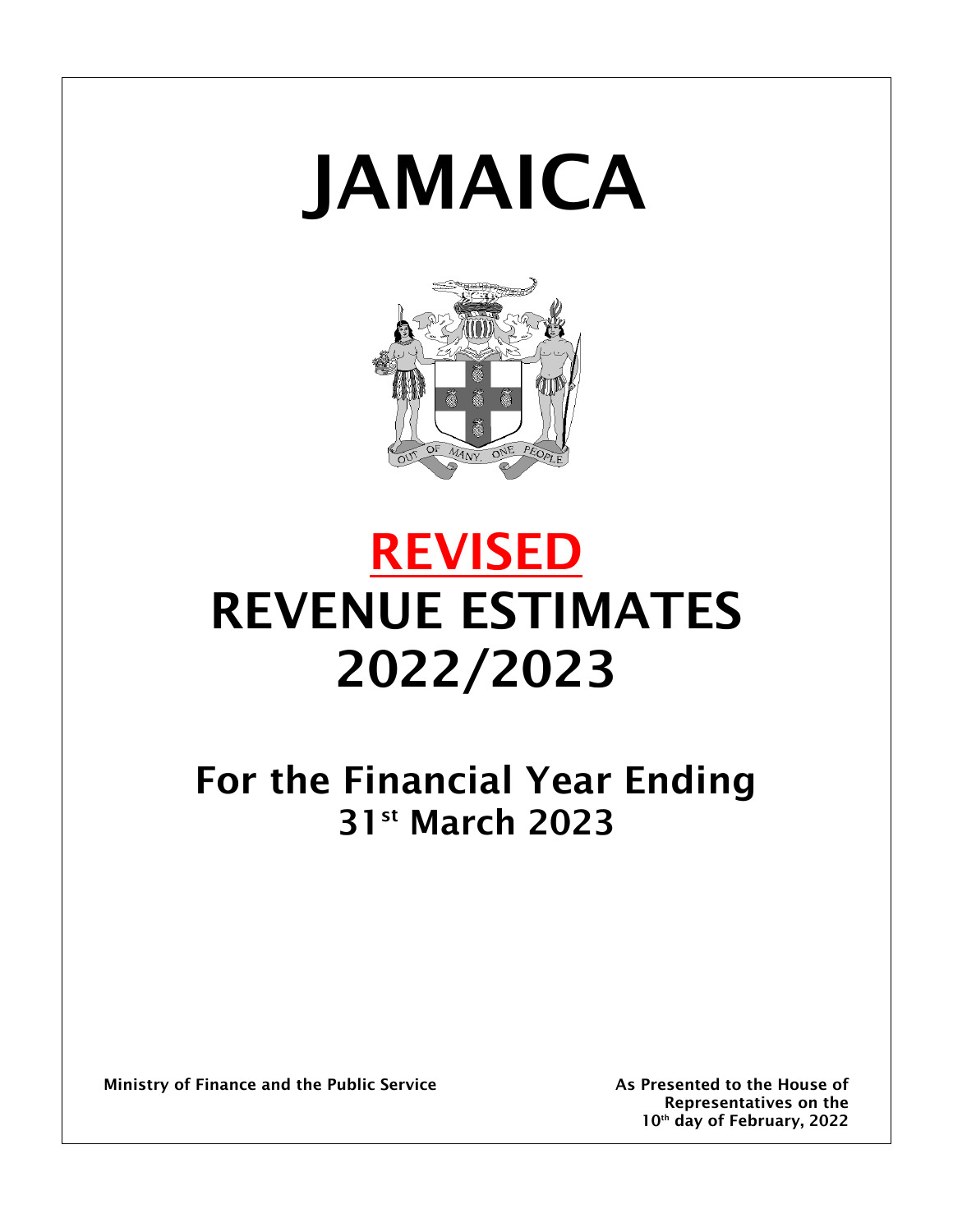# **INDEX TO ESTIMATES OF REVENUE 2022-2023**

## **A STATEMENT OF REVENUE ESTIMATES**

| Statement I  | Summary of Revenue and Loan Receipts |  |
|--------------|--------------------------------------|--|
| Statement II | Details of Revenue and Loan Receipts |  |

## **B STATEMENT OF FINANCING OF THE BUDGET**

| Statement III | Summary of Revenue Estimates and Estimates of Expenditure      | 12 |
|---------------|----------------------------------------------------------------|----|
| Statement IV  | Statement of the Financing of the Estimates of Expenditure     | 15 |
|               | Statement of Statutory Expenditure Charged to the Consolidated |    |
| Statement V   | Fund                                                           | 16 |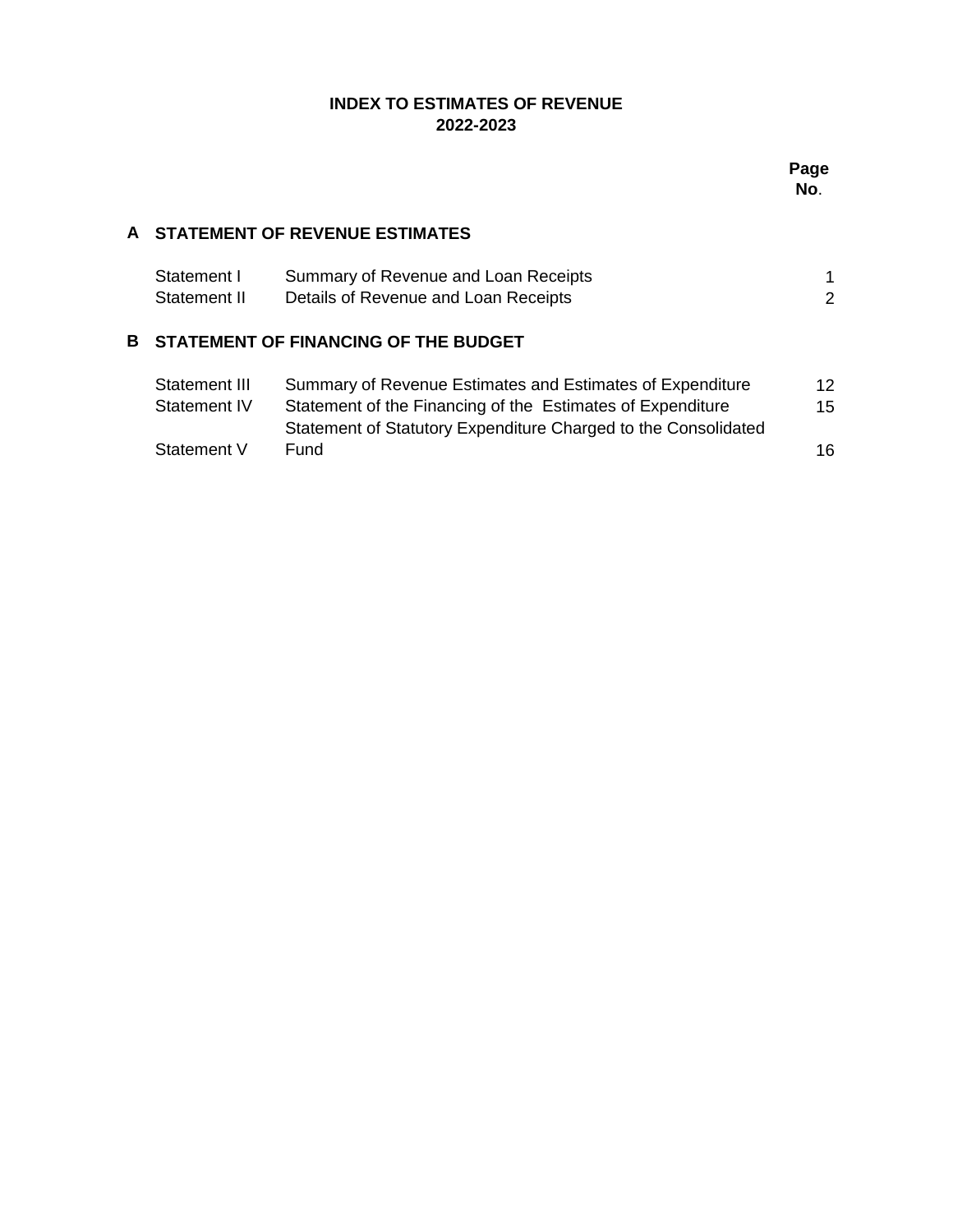|              |                                                                                                                                                                                                                                                                                                                                                                                                                                                                           | 2022-2023 JAMAICA BUDGET                                                                                                                                                                                                                                          |                                                                                                                                                                                                                                                             |                                                                                                                                                                                                                                                                               |                                                                                                                                                                                                                                                                 |
|--------------|---------------------------------------------------------------------------------------------------------------------------------------------------------------------------------------------------------------------------------------------------------------------------------------------------------------------------------------------------------------------------------------------------------------------------------------------------------------------------|-------------------------------------------------------------------------------------------------------------------------------------------------------------------------------------------------------------------------------------------------------------------|-------------------------------------------------------------------------------------------------------------------------------------------------------------------------------------------------------------------------------------------------------------|-------------------------------------------------------------------------------------------------------------------------------------------------------------------------------------------------------------------------------------------------------------------------------|-----------------------------------------------------------------------------------------------------------------------------------------------------------------------------------------------------------------------------------------------------------------|
|              |                                                                                                                                                                                                                                                                                                                                                                                                                                                                           | <b>STATEMENT I</b>                                                                                                                                                                                                                                                |                                                                                                                                                                                                                                                             |                                                                                                                                                                                                                                                                               |                                                                                                                                                                                                                                                                 |
|              |                                                                                                                                                                                                                                                                                                                                                                                                                                                                           | <b>REVENUE AND LOAN RECEIPTS</b>                                                                                                                                                                                                                                  |                                                                                                                                                                                                                                                             |                                                                                                                                                                                                                                                                               |                                                                                                                                                                                                                                                                 |
|              |                                                                                                                                                                                                                                                                                                                                                                                                                                                                           | <b>SUMMARY</b>                                                                                                                                                                                                                                                    |                                                                                                                                                                                                                                                             |                                                                                                                                                                                                                                                                               |                                                                                                                                                                                                                                                                 |
|              | Head                                                                                                                                                                                                                                                                                                                                                                                                                                                                      | Account<br>2020/2021                                                                                                                                                                                                                                              | <b>Estimates</b><br>2021/2022                                                                                                                                                                                                                               | <b>Consolidated</b><br><b>Fund Receipts</b><br>2021/2022<br>(December 2021)                                                                                                                                                                                                   | <b>Estimates</b><br>2022/2023                                                                                                                                                                                                                                   |
|              |                                                                                                                                                                                                                                                                                                                                                                                                                                                                           | \$                                                                                                                                                                                                                                                                | \$                                                                                                                                                                                                                                                          | \$                                                                                                                                                                                                                                                                            | \$                                                                                                                                                                                                                                                              |
| $\mathbf{I}$ | <b>RECURRENT REVENUE</b>                                                                                                                                                                                                                                                                                                                                                                                                                                                  |                                                                                                                                                                                                                                                                   |                                                                                                                                                                                                                                                             |                                                                                                                                                                                                                                                                               |                                                                                                                                                                                                                                                                 |
|              | <b>TAXATION</b><br>Customs<br>Income Tax<br><b>Stamp Duties</b><br>Motor Vehicle Licences(Motor Vehicle Act)<br><b>Other Licences</b><br><b>Travel Tax</b><br>Betting, Gaming and Lotteries-Duties, Fees and Levies<br><b>Education Tax</b><br><b>Contractors Levv</b><br><b>General Consumption Tax</b><br>Special Consumption Tax<br><b>Environmental Levy</b><br><b>Telephone Call Tax</b><br><b>Guest Accomodation Room Tax</b><br>Minimum Business Tax<br>Quarry Tax | 47, 155, 955, 182<br>168,126,337,031<br>8,383,249,635<br>4,919,511,150<br>357,271,451<br>22,511,840,000<br>6,730,427,194<br>34,449,108,535<br>2,463,060,887<br>213,686,340,352<br>83,348,268,721<br>4,443,289,942<br>2,510,240,000<br>3,115,380,908<br>84,215,326 | 47,200,478,899<br>166,511,866,962<br>7,453,051,806<br>4,745,650,760<br>610,748,119<br>4,880,720,000<br>7,333,722,323<br>34,219,754,198<br>2,119,444,443<br>203,317,336,614<br>83,987,786,400<br>4,214,401,525<br>3,354,650,876<br>645,600,000<br>84,185,846 | 36,894,792,356<br>106,767,439,864<br>6,771,076,747<br>3,874,334,300<br>167,632,628<br>11,241,213,656<br>5,739,242,912<br>24,133,065,480<br>1,537,099,571<br>149,945,651,365<br>60,941,996,847<br>3,753,997,379<br>2,572,484,863<br>1,561,850,518<br>106,930,073<br>56,873,881 | 59,246,035,025<br>189,590,797,067<br>10,081,715,475<br>5,132,047,500<br>273,292,023<br>15,799,100,000<br>9,297,036,273<br>36,700,287,000<br>2,540,120,700<br>237,587,065,800<br>92,072,800,000<br>5,490,770,000<br>3,219,695,000<br>2,577,234,700<br>75,600,000 |
|              | Import Licences-Trade Board                                                                                                                                                                                                                                                                                                                                                                                                                                               | 345,294,000                                                                                                                                                                                                                                                       | 304,929,988                                                                                                                                                                                                                                                 | 231,658,427                                                                                                                                                                                                                                                                   | 323,848,704                                                                                                                                                                                                                                                     |
|              | <b>Telecommunication Licences</b>                                                                                                                                                                                                                                                                                                                                                                                                                                         | 1,155,435,179                                                                                                                                                                                                                                                     | 1,476,960,000                                                                                                                                                                                                                                               | 1,732,556,340                                                                                                                                                                                                                                                                 | 1,528,653,600                                                                                                                                                                                                                                                   |
|              | <b>TOTAL</b>                                                                                                                                                                                                                                                                                                                                                                                                                                                              | 603,785,225,493                                                                                                                                                                                                                                                   | 572,461,288,760                                                                                                                                                                                                                                             | 418,029,897,207                                                                                                                                                                                                                                                               | 671,536,098,867                                                                                                                                                                                                                                                 |
| Ш            | <b>NON-TAX REVENUE</b><br>MISCELEANOUS RECEIPTS (UNCLASSIFIED)                                                                                                                                                                                                                                                                                                                                                                                                            | 66,498,900,000                                                                                                                                                                                                                                                    | 94,185,200,000                                                                                                                                                                                                                                              | 64,392,654,677                                                                                                                                                                                                                                                                | 65,398,700,000                                                                                                                                                                                                                                                  |
|              | <b>TOTAL RECURRENT REVENUE</b>                                                                                                                                                                                                                                                                                                                                                                                                                                            | 670,284,125,493                                                                                                                                                                                                                                                   | 666,646,488,760                                                                                                                                                                                                                                             | 482,422,551,884                                                                                                                                                                                                                                                               | 736,934,798,867                                                                                                                                                                                                                                                 |
|              | <b>III CAPITAL REVENUE</b><br><b>Land Sales</b><br>Loan Repayments<br><b>Extraordinary Receipts: Miscelleanous</b>                                                                                                                                                                                                                                                                                                                                                        | 214,421,773<br>121,578,227<br>8,193,000,000                                                                                                                                                                                                                       | 96,419,057<br>4,348,700,000                                                                                                                                                                                                                                 | 875,752,280                                                                                                                                                                                                                                                                   | 1,477,000,000<br>32,514,600,000                                                                                                                                                                                                                                 |
|              | <b>TOTAL CAPITAL REVENUE</b>                                                                                                                                                                                                                                                                                                                                                                                                                                              | 8,529,000,000                                                                                                                                                                                                                                                     | 4,445,119,057                                                                                                                                                                                                                                               | 875,752,280                                                                                                                                                                                                                                                                   | 33,991,600,000                                                                                                                                                                                                                                                  |
|              |                                                                                                                                                                                                                                                                                                                                                                                                                                                                           |                                                                                                                                                                                                                                                                   |                                                                                                                                                                                                                                                             |                                                                                                                                                                                                                                                                               |                                                                                                                                                                                                                                                                 |
|              | <b>TOTAL RECURRENT AND CAPITAL REVENUE</b>                                                                                                                                                                                                                                                                                                                                                                                                                                | 678.813,125,493                                                                                                                                                                                                                                                   | 671,091,607,817                                                                                                                                                                                                                                             | 483,298,304,164                                                                                                                                                                                                                                                               | 770,926,398,867                                                                                                                                                                                                                                                 |
|              | <b>IV GRANTS</b><br>(I) TRANSFER FROM CAPITAL DEVELOPMENT FUND<br><b>Transfers to Current Account</b><br><b>Transfers to Capital Account</b><br>Other                                                                                                                                                                                                                                                                                                                     | 135,700,000                                                                                                                                                                                                                                                       | 148,700,000                                                                                                                                                                                                                                                 |                                                                                                                                                                                                                                                                               | 4,908,300,000                                                                                                                                                                                                                                                   |
|              | (II) EXTERNAL GRANTS<br>Grants from the European Union<br><b>Miscellaneous Grants</b><br><b>Other Grants</b><br><b>TOTAL GRANTS</b>                                                                                                                                                                                                                                                                                                                                       | 2,987,000,000<br>1,350,323,510<br>4,473,023,510                                                                                                                                                                                                                   | 2,816,000,000<br>2,960,800,000<br>5,925,500,000                                                                                                                                                                                                             | 730,862,725<br>$\overline{\phantom{a}}$<br>4,103,523,489<br>4,834,386,214                                                                                                                                                                                                     | 6,459,981,000<br>11,368,281,000                                                                                                                                                                                                                                 |
| v            | <b>LOAN RECEIPTS</b><br>Loan receipts                                                                                                                                                                                                                                                                                                                                                                                                                                     | 143,602,930,000                                                                                                                                                                                                                                                   | 130,305,600,000                                                                                                                                                                                                                                             | 103,702,089,841                                                                                                                                                                                                                                                               | 124,130,100,000                                                                                                                                                                                                                                                 |
|              | <b>TOTAL LOAN RECEIPTS</b>                                                                                                                                                                                                                                                                                                                                                                                                                                                | 143,602,930,000                                                                                                                                                                                                                                                   | 130,305,600,000                                                                                                                                                                                                                                             | 103,702,089,841                                                                                                                                                                                                                                                               | 124,130,100,000                                                                                                                                                                                                                                                 |
|              | <b>TOTAL REVENUE AND LOAN RECEIPTS</b>                                                                                                                                                                                                                                                                                                                                                                                                                                    | 826,889,079,003                                                                                                                                                                                                                                                   | 807,322,707,817                                                                                                                                                                                                                                             | 591,834,780,219                                                                                                                                                                                                                                                               | 906,424,779,867                                                                                                                                                                                                                                                 |

**The Consolidated Fund Receipts are subject to change**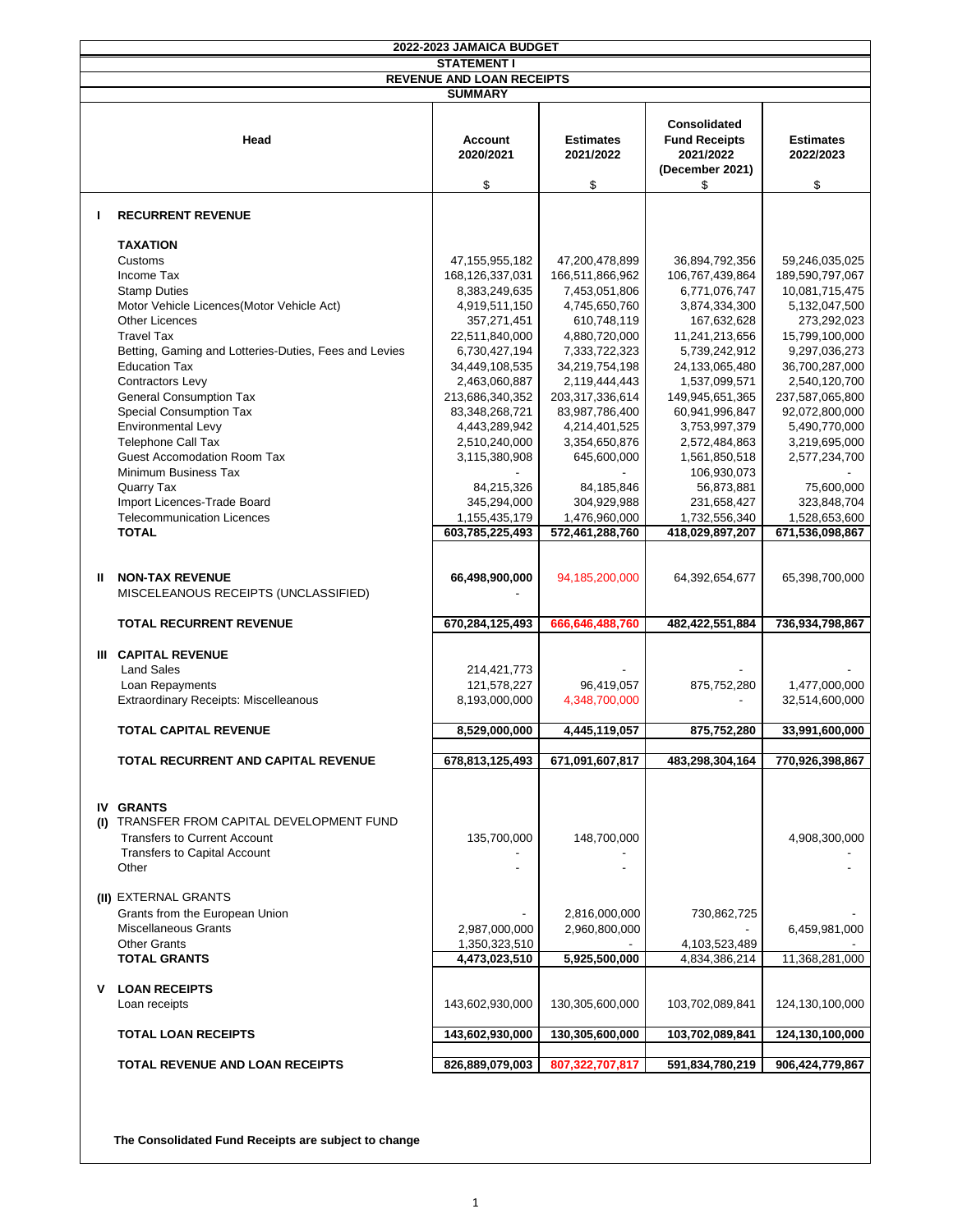| 2022/2023 JAMAICA BUDGET |  |
|--------------------------|--|
| <b>STATEMENT II</b>      |  |

| DETAILS OF REVENUE AND LOAN RECEIPTS       |                      |                  |                       |                  |                                   |  |  |
|--------------------------------------------|----------------------|------------------|-----------------------|------------------|-----------------------------------|--|--|
|                                            |                      |                  | Consolidated          |                  | <b>Budget</b>                     |  |  |
|                                            | <b>Consolidated</b>  |                  | <b>Fund Receipts</b>  | <b>Estimates</b> | Increase $(+)$ /                  |  |  |
| <b>REVENUE ITEM DESCRIPTION</b>            | <b>Fund Receipts</b> | <b>Estimates</b> | 2021/2022             | 2022/2023        | Decrease (-)                      |  |  |
|                                            | 2020/2021            | 2021/2022        | (as at Dec-21)        | (4)              |                                   |  |  |
|                                            | (1)                  | (2)              |                       |                  | $[(4)-(2)]$                       |  |  |
|                                            |                      |                  | (3)                   |                  |                                   |  |  |
|                                            | $J$ \$               | J\$              | J\$                   | $J$ \$           | $\overline{\mathsf{J}\mathsf{S}}$ |  |  |
| <b>TAX REVENUE</b>                         |                      |                  |                       |                  |                                   |  |  |
| <b>Import Duties</b>                       | 47, 155, 955, 182    | 47,200,478,899   | 36,894,792,355.59     | 59,246,035,025   | 12,045,556,126                    |  |  |
| Income Tax-Companies                       | 71,223,072,081       | 68,513,545,370   | 36,199,847,050.21     | 77,522,678,567   | 9,009,133,197                     |  |  |
| Income Tax- Individuals                    | 74,095,360,318       | 78,652,286,722   | 55,627,420,009.95     | 88,989,286,500   | 10,336,999,778                    |  |  |
| Tax on Interest/Dividend                   | 22,807,904,631       | 19,346,034,870   | 14,940,172,804.09     | 23,078,832,000   | 3,732,797,130                     |  |  |
| Stamp Duties (local)                       | 2,920,572,114        | 5,142,931,704    | 4,507,697,825.23      | 6,490,290,800    | 1,347,359,096                     |  |  |
| Stamp Duties (import)                      | 5,462,677,521        | 2,310,120,103    | 2,263,378,921.74      | 3,591,424,675    | 1,281,304,572                     |  |  |
| Motor Vehicle Licences (Motor Vehicle Act) | 4,919,511,150        | 4,745,650,760    | 3,874,334,299.97      | 5,132,047,500    | 386,396,740                       |  |  |
| <b>Customs Brokers</b>                     | 595,803              | 1,131,964.33     | 1,117,984.36          | 2,866,368.99     | 1,734,405                         |  |  |
| <b>Gaming Machines</b>                     | 300,464,973          | 502,821,741.58   | 236,681,692.80        | 1,273,249,173.20 | 770,427,432                       |  |  |
| <b>Tourist Shop Licence</b>                | 8,064,843            | 15,322,359.64    | 93,121,110.60         | 38,799,399.74    | 23,477,040                        |  |  |
| <b>Tourist Shop Operators Licence</b>      | 13,221,607           | 25,119,672.53    | 58,409,030.71         | 63,608,232.57    | 38,488,560                        |  |  |
| <b>Hotel Licence Duty</b>                  | 4,941,702            | 9,388,718.36     | 4,741,864.15          | 23,774,186.55    | 14,385,468                        |  |  |
| <b>Other Licences</b>                      | 29,982,523           | 56,963,662.59    | 10,242,638.10         | 144,243,834.94   | 87,280,172                        |  |  |
| <b>Travel Tax</b>                          | 16,068,252,845       | 3,549,614,545    | 7,485,943,142.37      | 11,485,945,700   | 7,936,331,155                     |  |  |
| Passenger Levy                             | 6,443,587,155        | 1,331,105,455    | 3,755,270,513.43      | 4,313,154,300    | 2,982,048,845                     |  |  |
| Betting, Gaming and Lotteries-Duties, Fees |                      |                  |                       |                  |                                   |  |  |
| and Levies                                 | 6,730,427,194        | 7,333,722,323    | 5,502,561,219.34      | 8,023,787,100    | 690,064,777                       |  |  |
| <b>Education Tax</b>                       | 34,449,108,535       | 34,219,754,198   | 24,133,065,480.31     | 36,700,287,000   | 2,480,532,802                     |  |  |
| <b>Contractors Levy</b>                    | 2,463,060,887        | 2,119,444,443    | 1,537,099,570.64      | 2,540,120,700    | 420,676,257                       |  |  |
| <b>General Consumption Tax</b>             | 116,412,966,101      | 111,850,355,568  | 76,960,298,144.16     | 119,622,219,900  | 7,771,864,332                     |  |  |
| <b>General Consumption Tax</b>             | 97,273,374,252       | 91,466,981,046   | 72,985,353,221.05     | 117,964,845,900  | 26,497,864,854                    |  |  |
| Special Consumption Tax                    | 31,857,545,353       | 31,305,986,400   | 22, 121, 623, 046. 22 | 29,777,600,000   | 1,528,386,400                     |  |  |
| Special Consumption Tax                    | 51,490,723,368       | 52,681,800,000   | 38,820,373,800.46     | 62,295,200,000   | 9,613,400,000                     |  |  |
| <b>Environmental Levy</b>                  | 3,805,926,469        | 627,770,606      | 480, 337, 578.54      | 731,000,000      | 103,229,394                       |  |  |
| <b>Environmental Levy</b>                  | 637, 363, 474        | 3,586,630,919    | 3,273,659,800.46      | 4,759,770,000    | 1,173,139,081                     |  |  |
| <b>Telephone Call Tax</b>                  | 2,510,240,000        | 3,354,650,876    | 2,572,484,863.45      | 3,219,695,000    | 134,955,876                       |  |  |
| <b>Guest Accomodation Room Tax</b>         | 3,115,380,908        | 645,600,000      | 1,561,850,518.11      | 2,577,234,700    | 1,931,634,700                     |  |  |
| Minimum Business Tax                       |                      |                  | 106,930,073.13        |                  |                                   |  |  |
| Quarry Tax                                 | 84,215,326           | 84,185,846       | 56,873,881.26         | 75,600,000       | 8,585,846                         |  |  |
| Import Licences-Trade Board                | 345,294,000          | 304,929,988      | 231,658,427.04        | 323,848,704      | 18,918,716                        |  |  |
| <b>Telecommunication Licences</b>          | 1,155,435,179        | 1,476,960,000    | 1,732,556,339.55      | 1,528,653,600    | 51,693,600                        |  |  |
| <b>TOTAL TAX REVENUE</b>                   | 603,785,225,493      | 572,461,288,760  | 418,029,897,207.02    | 671,536,098,867  | 99,074,810,107                    |  |  |
| HIS EXCELLENCY THE GOVERNOR                |                      |                  |                       |                  |                                   |  |  |
| <b>GENERAL AND STAFF</b>                   |                      |                  |                       |                  |                                   |  |  |
| <b>Processing Fees</b>                     |                      |                  |                       |                  |                                   |  |  |
| Miscelleanous Receipts                     | 35,000               | 40,000           |                       | 2,365            | 37,635                            |  |  |
| <b>TOTAL-HIS EXCELLENCY THE</b>            |                      |                  |                       |                  |                                   |  |  |
| <b>GOVERNOR GENERAL AND STAFF</b>          | 35,000               | 40,000           |                       | 2,365            | 37,635                            |  |  |
|                                            |                      |                  |                       |                  |                                   |  |  |
| <b>HOUSE OF PARLIAMENT</b>                 |                      |                  |                       |                  |                                   |  |  |
| Miscelleanous Fees (Food & Beverage)       |                      |                  |                       | 5,600,000        | 5,600,000                         |  |  |
| <b>TOTAL- HOUSE OF PARLIAMENT</b>          | 5,420,000            | 4,500,000        | $\blacksquare$        | 5,600,000        | 5,600,000                         |  |  |
|                                            |                      |                  |                       |                  |                                   |  |  |
| <b>INDEPENDENT COMMISSION OF</b>           |                      |                  |                       |                  |                                   |  |  |
| <b>INVESTIGATIONS (INDECOM)</b>            |                      |                  |                       |                  |                                   |  |  |
|                                            |                      |                  |                       |                  |                                   |  |  |
| <b>Miscelleanous Fees</b>                  |                      |                  |                       | 12,000           | 12,000                            |  |  |
| <b>TOTAL-INDEPENDENT COMMISSION OF</b>     |                      |                  |                       |                  |                                   |  |  |
| <b>INVESTIGATIONS (INDECOM)</b>            | 5,420,000            | 4,500,000        |                       | 12,000           | 12,000                            |  |  |
|                                            |                      |                  |                       |                  |                                   |  |  |
| <b>INTEGRITY COMMISSION OF JAMAICA</b>     |                      |                  |                       |                  |                                   |  |  |
| <b>Contractor's Registration Fees</b>      | 5,420,000            | 4,500,000        |                       |                  | 4,500,000                         |  |  |
| <b>TOTAL-INTEGRITY COMMISSION OF</b>       |                      |                  |                       |                  |                                   |  |  |
| <b>JAMAICA</b>                             | 5,420,000            | 4,500,000        | $\blacksquare$        | ۰                | 4,500,000                         |  |  |
|                                            |                      |                  |                       |                  |                                   |  |  |
| <b>PUBLIC PROCUREMENT COMMISSION</b>       |                      |                  |                       |                  |                                   |  |  |
| (PPC)                                      |                      |                  |                       |                  |                                   |  |  |
| <b>Registration Fees</b>                   | 5,420,000            | 4,500,000        |                       | 6,000,000        | 1,500,000                         |  |  |
| <b>TOTAL- PUBLIC PROCUREMENT</b>           |                      |                  |                       |                  |                                   |  |  |
| <b>COMMISSION</b>                          | 5,420,000            | 4,500,000        |                       | 6,000,000        | 1,500,000                         |  |  |
|                                            |                      |                  |                       |                  |                                   |  |  |
| <b>AUDITOR GENERAL'S DEPARTMENT</b>        |                      |                  |                       |                  |                                   |  |  |
| <b>Audit Fees</b>                          | 4,997,000            | 4,998,500        | 300,000.00            | 5,000,000        | 1,500                             |  |  |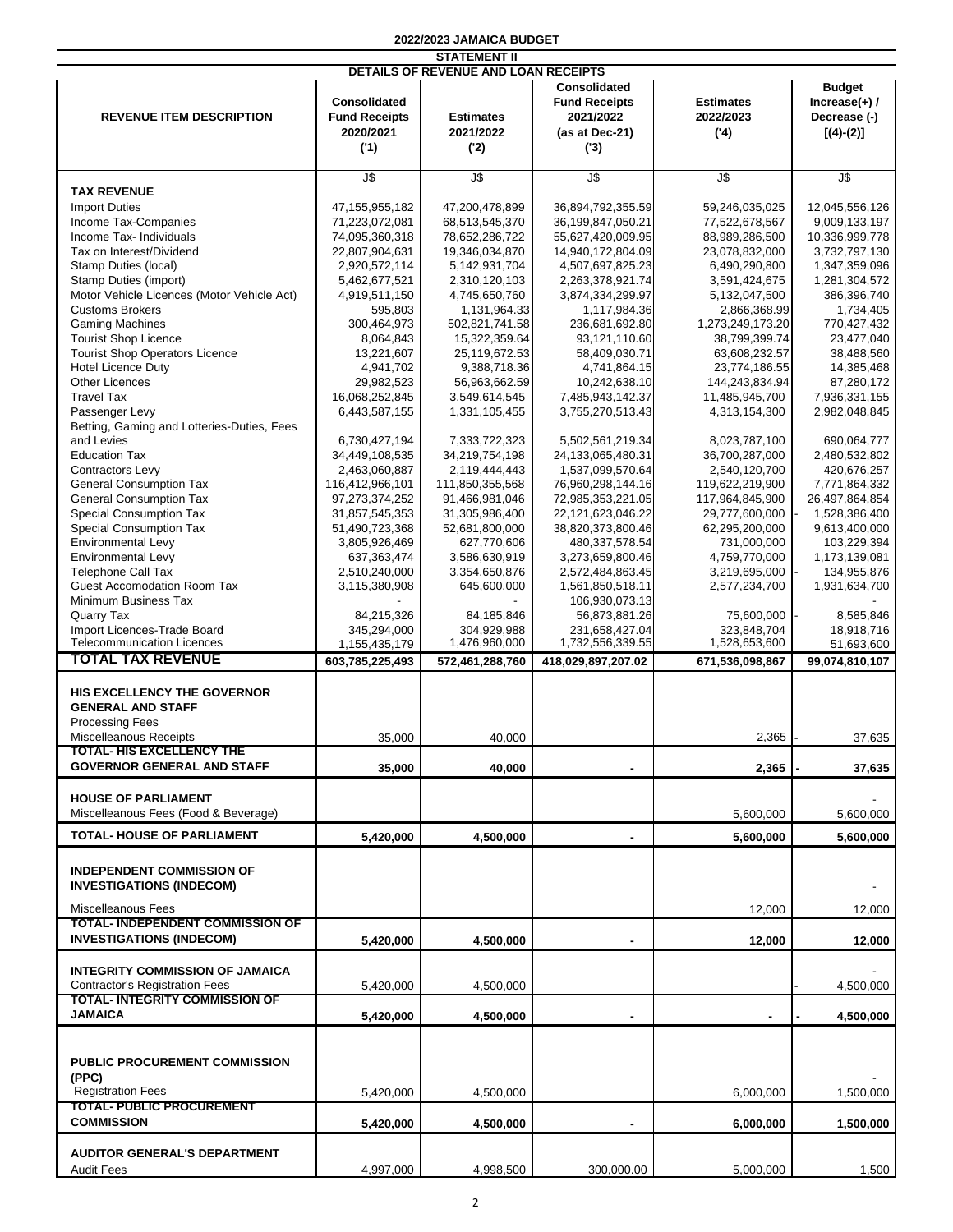|                                                                                                                                                              |                                                                 | <b>STATEMENT II</b>                   |                                                                                   |                                       |                                                                 |
|--------------------------------------------------------------------------------------------------------------------------------------------------------------|-----------------------------------------------------------------|---------------------------------------|-----------------------------------------------------------------------------------|---------------------------------------|-----------------------------------------------------------------|
|                                                                                                                                                              |                                                                 | DETAILS OF REVENUE AND LOAN RECEIPTS  |                                                                                   |                                       |                                                                 |
| <b>REVENUE ITEM DESCRIPTION</b>                                                                                                                              | <b>Consolidated</b><br><b>Fund Receipts</b><br>2020/2021<br>(1) | <b>Estimates</b><br>2021/2022<br>('2) | <b>Consolidated</b><br><b>Fund Receipts</b><br>2021/2022<br>(as at Dec-21)<br>(3) | <b>Estimates</b><br>2022/2023<br>(4)  | <b>Budget</b><br>$Increase(+)$ /<br>Decrease (-)<br>$[(4)-(2)]$ |
|                                                                                                                                                              |                                                                 |                                       |                                                                                   |                                       |                                                                 |
|                                                                                                                                                              | $J\overline{\mathbb{S}}$                                        | J\$                                   | J\$                                                                               | J\$                                   | J\$                                                             |
| <b>TAX REVENUE</b>                                                                                                                                           |                                                                 |                                       |                                                                                   |                                       |                                                                 |
| Miscelleanous Fees                                                                                                                                           | 3,000                                                           | 1,500                                 | 1,000.00                                                                          | 3,000                                 | 4,500                                                           |
| <b>TOTAL- AUDITOR GENERAL'S</b>                                                                                                                              |                                                                 |                                       |                                                                                   |                                       |                                                                 |
| <b>DEPARTMENT</b>                                                                                                                                            | 5,000,000                                                       | 5,000,000                             | 301,000.00                                                                        | 5,003,000                             | 3,000                                                           |
| OFFICE OF THE SERVICES COMMISSIONS<br><b>Processing Fees</b>                                                                                                 |                                                                 | 7,000                                 |                                                                                   | 7,000                                 |                                                                 |
| <b>Miscelleanous Fees</b>                                                                                                                                    | 49,000                                                          | 105,000                               |                                                                                   | 63,000                                | 42,000                                                          |
| TOTAL-OFFICE OF THE SERVICES                                                                                                                                 |                                                                 |                                       |                                                                                   |                                       |                                                                 |
| <b>COMMISSIONS</b>                                                                                                                                           | 49,000                                                          | 112,000                               | $\blacksquare$                                                                    | 70,000                                | 42,000                                                          |
| <b>OFFICE OF THE PRIME MINISTER</b><br><b>Rental Charges</b><br>Irrevocable Order                                                                            | 600,000                                                         | 780,000                               | 975,000.00                                                                        | 900.000<br>10,000                     | 120,000                                                         |
| <b>Miscelleanous Receipts</b>                                                                                                                                | 500,000                                                         | 500.000                               | 716,938.50                                                                        | 485,000                               | 15,000                                                          |
| <b>TOTAL-OFFICE OF THE PRIME MINISTER</b>                                                                                                                    | 1.100.000                                                       | 1.280.000                             | 1,691,938.50                                                                      | 1,395,000                             | 15,000                                                          |
| <b>ELECTORAL COMMISSION</b><br>Registration and ID Card Service<br><b>Miscelleanous Receipts</b>                                                             | 890,000<br>205,000                                              | 15,000,000<br>600,000                 |                                                                                   |                                       | 15,000,000<br>600,000                                           |
| TOTAL ELECTORAL COMMISSION                                                                                                                                   | 1,095,000                                                       | 15,600,000                            |                                                                                   |                                       | 15,600,000                                                      |
| OFFICE OF THE CABINET<br>Irrevocable Order                                                                                                                   |                                                                 | 3,000                                 |                                                                                   | 5,000                                 | 2,000                                                           |
| Miscelleanous Receipts                                                                                                                                       | 50.000                                                          | 70,000                                |                                                                                   | 10,000                                | 60,000                                                          |
| <b>TOTAL-OFFICE OF THE CABINET</b>                                                                                                                           | 50,000                                                          | 73,000                                | $\blacksquare$                                                                    | 15,000                                | 58,000                                                          |
| <b>MINISTRY OF TOURISM</b><br>Irrevocable Order<br><b>Miscelleanous Receipts</b>                                                                             | 20,000                                                          | 49,000                                | 117,000.00                                                                        | 3,000<br>35,000                       | 3,000<br>14,000                                                 |
| De- earmarked Funds - TEF/ CHASE                                                                                                                             | 8,531,404,594                                                   | 3,693,867,978                         | 2,253,730,682.14                                                                  | 5,150,363,484                         | 1,456,495,506                                                   |
| TOTAL- MINISTRY OF TOURISM                                                                                                                                   | 8,531,424,594                                                   | 3,693,916,978                         | 2,253,847,682.14                                                                  | 5,150,401,484                         | 1,456,484,506                                                   |
| <b>MINISTRY OF ECONOMIC GROWTH AND</b><br><b>JOB CREATION</b><br><b>Miscelleanous Receipts</b>                                                               | 663,913                                                         | 2,604,170                             | 622,977.58                                                                        | 1,501,811.32                          | 1,102,358.68                                                    |
| TOTAL- MINISTRY OF ECONOMIC                                                                                                                                  |                                                                 |                                       |                                                                                   |                                       |                                                                 |
| <b>GROWTH AND JOB CREATION</b>                                                                                                                               | 663,913                                                         | 2,604,170                             | 622,977.58                                                                        | 1,501,811                             | 1,102,359                                                       |
| <b>FORESTRY DEPARTMENT</b><br><b>Timber Sales</b><br>Sale of Seedings<br>Miscelleanous Receipts                                                              |                                                                 | 2,000,000                             | 1,971,575.17                                                                      | 3,000,000<br>5,000,000<br>2,000,000   |                                                                 |
| <b>TOTAL-FORESTRY DEPARTMENT</b>                                                                                                                             |                                                                 | 2,000,000                             | 1,971,575.17                                                                      | 10,000,000                            |                                                                 |
| <b>NATIONAL LAND AGENCY</b><br>Miscellaneous Receipts (50% of Profit)<br>Assurance Fund (100% of Gross Receipts)<br>Rents - Crown Lands and Other Government | 53,532,000                                                      |                                       |                                                                                   | 62,856                                |                                                                 |
| Properties<br><b>Land Settlement Properties</b><br>Rental of Land-Leased properties                                                                          | 143,000,000<br>33,000,000                                       | 196,000,000<br>24,300,000             | 68,060,177.41<br>8,802,505.93<br>8,113,455.35                                     | 125,924<br>31,559                     | 195,874,076<br>24,268,441                                       |
| Attorney's Fee/ Photocopying<br>Miscellaneous Receipts<br>Other Receipts (Including Crown Property                                                           | 6,000,000                                                       | 1,000,000                             | 6,000.00<br>8,031.40                                                              | 274,716                               | 725,284                                                         |
| Sales)                                                                                                                                                       | 85,008,000                                                      | 400,000,000                           | 423,989,313.34                                                                    | 216,607                               | 399,783,393                                                     |
| <b>TOTAL NATIONAL LAND AGENCY</b><br>NATIONAL ENVIRONMENT AND PLANNING<br><b>AGENCY</b><br>Beach and Dredging Licences                                       | 320,540,000<br>33,272,116                                       | 621,300,000                           | 508,979,483.43                                                                    | 711,662<br>34,872,000                 | 620,651,194<br>34,872,000                                       |
| <b>Environment Permits and Licences Hunters</b><br>Licences<br><b>Hunters Licences</b><br>Air Quality Licence                                                | 100,200,000<br>35,000,000<br>11,500,143                         |                                       |                                                                                   | 58,740,000<br>40,688,750<br>6,862,778 | 58,740,000<br>40,688,750<br>6,862,778                           |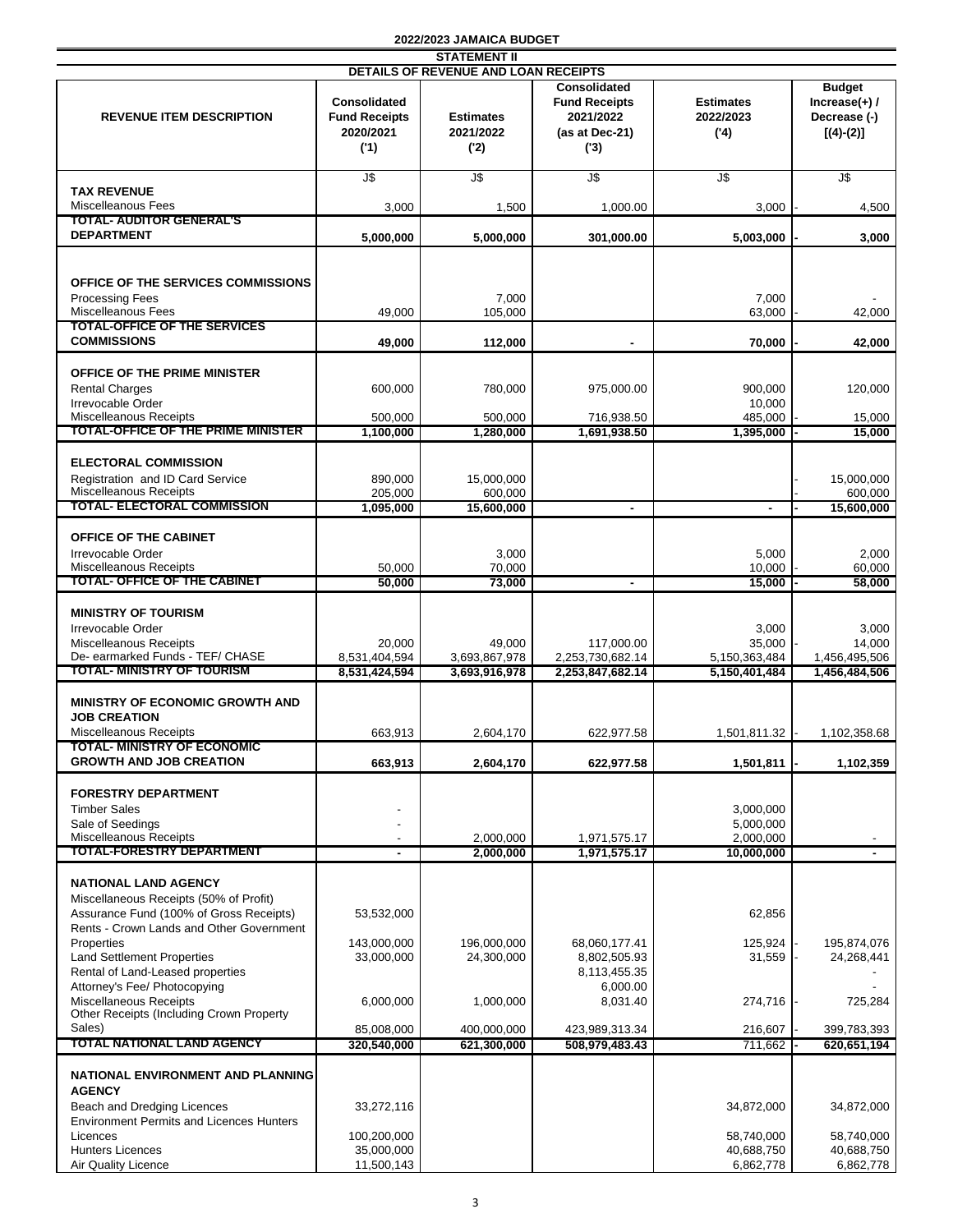|                                                                                |                                                                 | <b>STATEMENT II</b>                   |                                                                            |                                      |                                                                  |
|--------------------------------------------------------------------------------|-----------------------------------------------------------------|---------------------------------------|----------------------------------------------------------------------------|--------------------------------------|------------------------------------------------------------------|
|                                                                                |                                                                 | DETAILS OF REVENUE AND LOAN RECEIPTS  |                                                                            |                                      |                                                                  |
| <b>REVENUE ITEM DESCRIPTION</b>                                                | <b>Consolidated</b><br><b>Fund Receipts</b><br>2020/2021<br>(1) | <b>Estimates</b><br>2021/2022<br>('2) | Consolidated<br><b>Fund Receipts</b><br>2021/2022<br>(as at Dec-21)<br>(3) | <b>Estimates</b><br>2022/2023<br>(4) | <b>Budget</b><br>Increase $(+)$ /<br>Decrease (-)<br>$[(4)-(2)]$ |
|                                                                                | $J\overline{\$}$                                                | $J$ \$                                | $J$ \$                                                                     | $J$ \$                               | $\overline{\mathsf{J}\mathsf{S}}$                                |
| <b>TAX REVENUE</b>                                                             |                                                                 |                                       |                                                                            |                                      |                                                                  |
| Lifeguard                                                                      | 8,146,280                                                       |                                       |                                                                            | 2,559,800                            | 2,559,800                                                        |
| <b>CITES</b>                                                                   | 200,000                                                         |                                       |                                                                            | 718,000                              | 718,000                                                          |
| Hazardous Waste                                                                | 795,000                                                         |                                       |                                                                            | 1,357,500                            | 1,357,500                                                        |
| Wastewater and Sludge<br><b>Other Fees</b>                                     | 33,404,684                                                      |                                       |                                                                            | 36,717,632                           | 36,717,632                                                       |
| <b>TOTAL NATIONAL ENVIRONMENT AND</b>                                          |                                                                 |                                       |                                                                            |                                      |                                                                  |
| <b>PLANNING AGENCY</b>                                                         | 222,518,223                                                     |                                       | ۰                                                                          | 182,516,460                          | 182,516,460                                                      |
| MINISTRY OF FINANCE AND THE PUBLIC<br><b>SERVICE</b>                           |                                                                 |                                       |                                                                            |                                      |                                                                  |
| Fees- Banking Licence Registration (1973) -<br><b>Commercial Banks</b>         | 360,717,429                                                     | 391,527,369                           | 6,712,421.20                                                               | 474,320,124                          | 82,792,755                                                       |
| Profits in Government owned companies-<br>Dividends and Financial Distribution | 20,284,910,000                                                  | 16,879,160,000                        | 42,348,551,963.09                                                          | 14,759,380,000                       | 2,119,780,000                                                    |
| Sale of Unserviceable Stores                                                   | 30,900,000                                                      | 32,136,000                            | 324,113.03                                                                 | 33,743,000                           | 1,607,000                                                        |
| <b>BOJ Profits</b>                                                             |                                                                 |                                       |                                                                            | 1,100,000,000                        | 1,100,000,000                                                    |
| Sale of Gazettes                                                               | 2,000,000                                                       | 2,080,000                             | 765,337.50                                                                 | 2,288,000                            | 208,000                                                          |
| Fees-Scotia Bank Jamaica Economic Growth                                       |                                                                 |                                       |                                                                            |                                      |                                                                  |
| Fund                                                                           |                                                                 |                                       |                                                                            |                                      |                                                                  |
| <b>Provident Fund</b>                                                          |                                                                 |                                       |                                                                            |                                      |                                                                  |
| Fees-FIA Licence Registration                                                  | 513,522                                                         | 917,231                               |                                                                            | 1,293,365                            | 376,134                                                          |
| <b>Fees-Building Societies</b><br>Sale of Forfeited Goods-FID                  | 33,294,803                                                      | 35,481,388<br>26,000,000              | 35,272,703.80                                                              | 39,903,593<br>28,600,000             | 4,422,205<br>2,600,000                                           |
| Cash Seized and Forfeited                                                      | 55,590,315                                                      | 18,000,000                            | 13,694,406.93                                                              | 24,000,000                           | 6,000,000                                                        |
| Miscelleanous Receipts                                                         | 608,000,000                                                     | 26,000,000                            | 1,438,131.97                                                               | 28,600,000                           | 2,600,000                                                        |
| Forfeiture of Loan Agreement (MDB)                                             | 15,000,000                                                      | 50,330,500                            | 4,923,713.23                                                               | 9,176,250                            | 41,154,250                                                       |
| TOTAL- MINISTRY OF FINANCE AND THE<br><b>PUBLIC SERVICE</b>                    | 21,390,926,069                                                  | 17,461,632,488                        | 42,411,682,790.75                                                          | 16,501,304,332                       | 960,328,156                                                      |
| <b>ACCOUNTANT GENERAL'S DEPARTMENT</b>                                         |                                                                 |                                       |                                                                            |                                      |                                                                  |
| Interest on On Lent Loans                                                      | 385,959,903                                                     | 186,113,099                           | 1,141,876,675.22                                                           | 1,192,664,773.25                     | 1,006,551,674                                                    |
| Interest Earned on Local Currency Bank                                         |                                                                 |                                       |                                                                            |                                      |                                                                  |
| Accounts                                                                       | 62,712,855                                                      | 2,726,923                             | 2,092,435.82                                                               | 2,781,461.38                         | 54,538                                                           |
| Interest Earned on Foreign Currency Bank                                       |                                                                 |                                       |                                                                            |                                      |                                                                  |
| Accounts                                                                       | 1,264,123,158                                                   | 18,458,088                            | 42.50                                                                      | 322,351,405.28                       | 303,893,318                                                      |
| Interest Earned on Loans and Advances to<br><b>Public Officers</b>             | 11,436,074                                                      | 3,225,098                             | 3,140,915.40                                                               | 8,375,196.27                         | 5,150,099                                                        |
| Interest on Government Deposits(MDA)                                           | 2,733,378                                                       | 12,114,435                            | 492,529.12                                                                 | 9,874,710.07                         | 2,239,725                                                        |
| PDCF Interest -Global Bonds Interest                                           | 4,501,800,000                                                   | 7,322,375,317                         | 933,962,624.25                                                             | 5,093,867,434.84                     | 2,228,507,883                                                    |
| PDCF Interest - Local Investments JUTC                                         |                                                                 |                                       |                                                                            |                                      |                                                                  |
| Interest                                                                       | 1,964,600,000                                                   |                                       | 82,719,131.58                                                              |                                      |                                                                  |
| Pension Contributions: 5 % Contribution                                        |                                                                 |                                       |                                                                            |                                      |                                                                  |
| Scheme<br>Pension Contribution: Members of the                                 | 2,279,530,596                                                   | 3,139,705,072                         | 2,291,024,359.86                                                           | 5,376,502,000.00                     | 2,236,796,928                                                    |
| Legislature                                                                    |                                                                 |                                       |                                                                            |                                      |                                                                  |
| <b>Pension Contributions: Other Government</b>                                 |                                                                 |                                       |                                                                            |                                      |                                                                  |
| Authorities for Seconded Officers                                              |                                                                 |                                       |                                                                            |                                      |                                                                  |
| Recovery of Pension and Salary                                                 | 31,556,087                                                      | 15,551,025                            | 2,776,771.65                                                               | 15,862,045.74                        | 311,021                                                          |
| <b>Chancery Fund Commission</b>                                                | 267,678                                                         | 387,247                               | 360,562.16                                                                 | 394,991.72                           | 7,745                                                            |
| Sale of Receipt Books<br>Recovery of Prior Years' Expenditure                  | 2,249,599                                                       | 1,077,600                             | 257,460.00                                                                 | 493,884.00                           | 583,716                                                          |
| Processing Fees- Salary Deduction                                              | 104,263,733<br>1,531,461                                        | 2,415,516<br>1,387,339                | 12,254,061.23<br>476,403.63                                                | 474,062.29<br>827,945.27             | 1,941,454<br>559,393                                             |
| Miscelleanous Receipts                                                         | 6,167,652,651                                                   | 16,039,813,244                        | 8,694,367,465.56                                                           | 13,890,378,188.73                    | 2,149,435,055                                                    |
| Registration of Jamaica Investment Capital                                     |                                                                 |                                       |                                                                            |                                      |                                                                  |
| Growth Funds                                                                   |                                                                 |                                       |                                                                            |                                      |                                                                  |
| Fees on Government Guaranteed Loans                                            |                                                                 |                                       |                                                                            |                                      |                                                                  |
| Executive Agency Investment Fund<br><b>Management Fees</b>                     |                                                                 |                                       |                                                                            |                                      |                                                                  |
| TOTAL- ACCOUNTANT GENERAL'S                                                    |                                                                 |                                       |                                                                            |                                      |                                                                  |
| <b>DEPARTMENT</b>                                                              | 16,780,417,173                                                  | 26,745,350,002                        | 13,165,801,437.98                                                          | 25,914,848,098.84                    | 830,501,903                                                      |
| <b>JAMAICA CUSTOMS AGENCY</b>                                                  |                                                                 |                                       |                                                                            |                                      |                                                                  |
| <b>Warehouse Fees</b>                                                          | 9,850,473                                                       | 8,830,562                             | 7,490,208.06                                                               | 10,404,970.29                        | 1,574,408                                                        |
| Receipts from Sale of Seized Items                                             | 308,039,234                                                     | 134,387,333                           |                                                                            | 161,264,799.61                       | 26,877,467                                                       |
| Penalty Payments for Breaches of Customs                                       |                                                                 |                                       |                                                                            |                                      |                                                                  |
| Act and Regulations                                                            | 135,040,300                                                     | 84,904,983                            |                                                                            | 105,451,988.69                       | 20,547,006                                                       |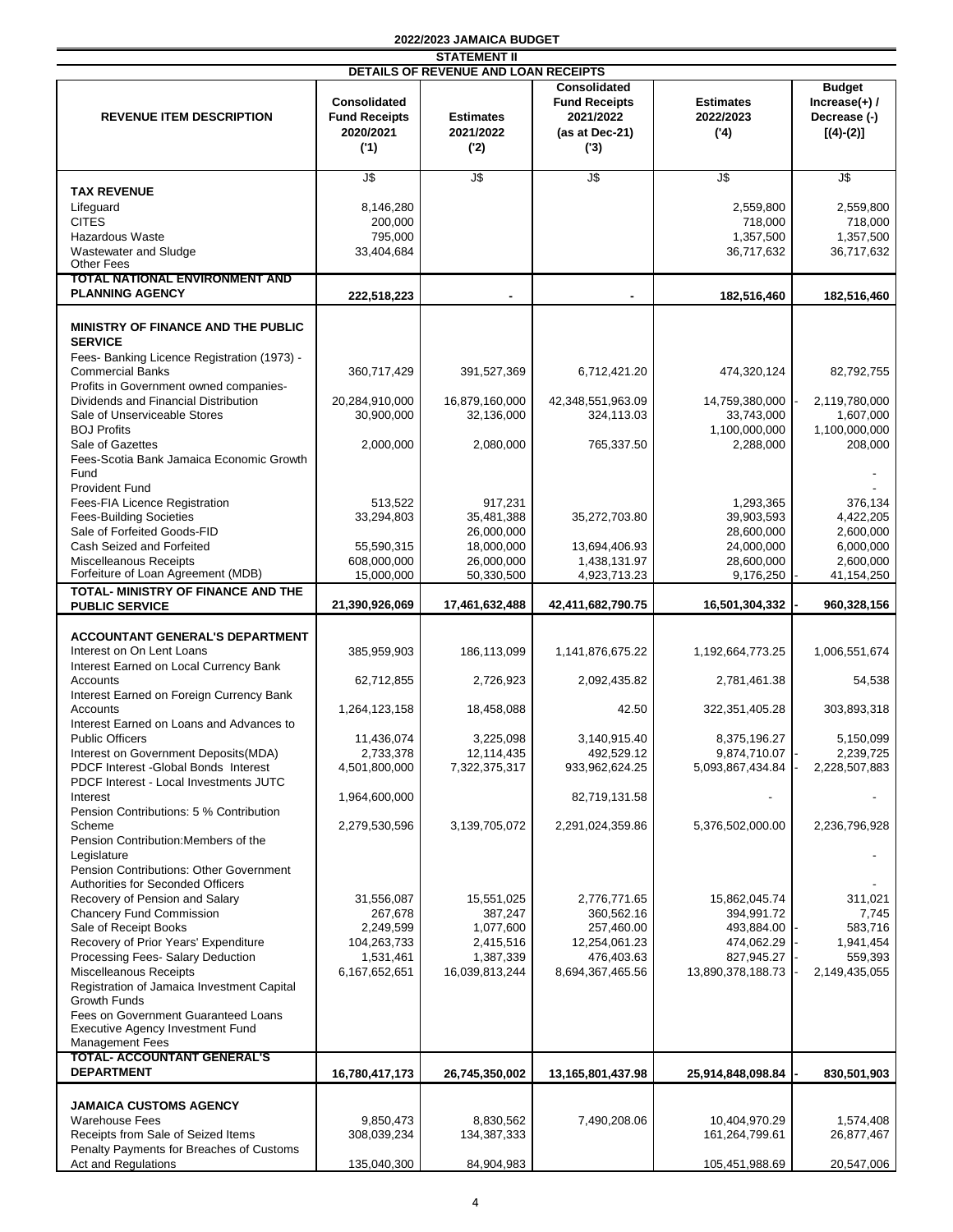|--|

|                                                                                  |                      | <b>STATEMENT II</b>                  |                      |                  |                  |
|----------------------------------------------------------------------------------|----------------------|--------------------------------------|----------------------|------------------|------------------|
|                                                                                  |                      | DETAILS OF REVENUE AND LOAN RECEIPTS |                      |                  |                  |
|                                                                                  |                      |                                      | Consolidated         |                  | <b>Budget</b>    |
|                                                                                  | <b>Consolidated</b>  |                                      | <b>Fund Receipts</b> | <b>Estimates</b> | Increase $(+)$ / |
| <b>REVENUE ITEM DESCRIPTION</b>                                                  | <b>Fund Receipts</b> | <b>Estimates</b>                     | 2021/2022            | 2022/2023        | Decrease (-)     |
|                                                                                  | 2020/2021            | 2021/2022                            | (as at Dec-21)       | (4)              | $[(4)-(2)]$      |
|                                                                                  | (1)                  | ('2)                                 | (3)                  |                  |                  |
|                                                                                  |                      |                                      |                      |                  |                  |
|                                                                                  | $J\overline{\$}$     | J\$                                  | $J$ \$               | $J$ \$           | $J$ \$           |
| <b>TAX REVENUE</b>                                                               |                      |                                      |                      |                  |                  |
|                                                                                  |                      |                                      |                      |                  |                  |
| Net Service Charge for Shipping and Airline                                      |                      |                                      |                      |                  |                  |
| Carriers                                                                         | 892,521,644          | 493,117,927                          |                      | 591,741,512.82   | 98,623,585       |
| Processing 5% PAJ                                                                |                      | 113,877,856                          |                      | 130,959,533.83   | 17,081,678       |
| <b>Standard and Compliance Fees</b>                                              | 37,627,109           | 30,189,629                           | 25,276,239.29        | 39,925,784.86    | 9,736,155        |
| Customs User/ Administration Fee                                                 | 5,280,526,000        | 2,000,000,000                        | 1,287,527,783.64     | 1,732,500,000.00 | 267,500,000      |
| <b>Irrevocable Standing Orders</b>                                               | 41,500               | 33,000                               |                      | 29,500.00        | 3,500            |
| <b>Miscelleanous Receipts</b>                                                    | 917,332              | 1,318,160,230                        | 1,247,299,755.39     | 635,437.87       | 1,317,524,792    |
| <b>TOTAL- JAMAICA CUSTOMS AGENCY</b>                                             | 6,664,563,593        | 4,183,501,520                        | 2,567,593,986.38     | 2,772,913,528    | 1,410,587,992    |
|                                                                                  |                      |                                      |                      |                  |                  |
| <b>TAX ADMINISTRATION OF JAMAICA</b>                                             |                      |                                      |                      |                  |                  |
| Penalty for late and non-payment of sundry                                       |                      |                                      |                      |                  |                  |
| taxes and licences                                                               |                      |                                      |                      |                  |                  |
| Penalty for Breaches of Spirit Licences                                          | 327,000              | 440,000                              |                      | 200,000          | 240,000          |
| Property Tax (2.5%)                                                              | 215,000,000          | 200,000,000                          | 124,078,357.79       | 241,700,000      | 41,700,000       |
| National Health Fund(NHF 2.5%)                                                   |                      |                                      |                      |                  |                  |
| Passport Immigration & Citizenship Agency                                        |                      |                                      |                      |                  |                  |
| Fee 0.5%                                                                         | 512.000              | 200,000                              | 99,377.50            | 200,000          |                  |
| Road Maintenance Fund 2.5%                                                       | 52,000,000           | 60,000,000                           | 24,227,447.09        | 56,000,000       |                  |
| Special Consumption Tax 2.5%                                                     |                      |                                      |                      |                  | 4,000,000        |
|                                                                                  |                      |                                      |                      |                  |                  |
| <b>Island Traffic Authority 20%</b>                                              | 16,200,000           | 10,000,000                           | 4,515,920.00         | 10,000,000       |                  |
| Police User Fees                                                                 |                      |                                      |                      | 346,000,000      | 346,000,000      |
| Trade Licence 2.5%                                                               | 8,000,000            | 9,000,000                            | 6,259,673.60         | 11,000,000       | 2,000,000        |
| <b>Miscellaneous Receipts</b>                                                    | 23,577,000           | 22,000,000                           | 14,479,194.25        | 26,000,000       | 4,000,000        |
| Firearm Licensing Authority User Fees                                            |                      |                                      |                      |                  |                  |
| Net Service Charge for services rendered by                                      |                      |                                      |                      |                  |                  |
| <b>Excise Officers</b>                                                           |                      |                                      |                      |                  |                  |
| TOTAL-TAX ADMINISTRATION OF                                                      |                      |                                      |                      |                  |                  |
| JAMAICA                                                                          | 315,616,000          | 301,640,000                          | 173,659,970.23       | 691,100,000      | 389,460,000      |
|                                                                                  |                      |                                      |                      |                  |                  |
| <b>MINISTRY OF HOUSING, URBAN</b>                                                |                      |                                      |                      |                  |                  |
| RENEWAL, ENVIRONMENT AND CLIMATE                                                 |                      |                                      |                      |                  |                  |
| <b>CHANGE</b>                                                                    |                      |                                      |                      |                  |                  |
| Miscelleanous Receipts                                                           |                      |                                      |                      |                  |                  |
|                                                                                  |                      |                                      | 150,225.37           | 342,266.68       | 342,266.68       |
| TOTAL- MINISTRY OF HOUSING, URBAN                                                |                      |                                      |                      |                  |                  |
| RENEWAL, ENVIRONMENT AND CLIMATE                                                 | 30,012,000           | 30,012,000                           | 150,225.37           | 342,266.68       | 342,266.68       |
| <b>CHANGE</b>                                                                    |                      |                                      |                      |                  |                  |
| <b>MINISTRY OF NATIONAL SECURITY</b>                                             |                      |                                      |                      |                  |                  |
| Sale of Services- CRDC                                                           | 15,012,000           | 15,012,000                           |                      | 15,000,000       | 12,000           |
| Miscelleanous Receipts                                                           | 15,000,000           | 15,000,000                           | 480,063.98           | 4,000,000        | 11,000,000       |
| <b>TOTAL- MINISTRY OF NATIONAL</b>                                               |                      |                                      |                      |                  |                  |
| <b>SECURITY</b>                                                                  | 30,012,000           | 30,012,000                           | 480,063.98           | 19,000,000       | 11,012,000       |
|                                                                                  |                      |                                      |                      |                  |                  |
| <b>JAMAICA DEFENCE FORCE</b>                                                     |                      |                                      |                      |                  |                  |
|                                                                                  |                      |                                      |                      |                  |                  |
| Rental of Lettings (Land and Buildings)                                          |                      |                                      |                      |                  |                  |
| Soldier's Contribution                                                           | 1,000,000            | 1,000,000                            |                      |                  | 1,000,000        |
| Soldiers' Contribution to various services<br><b>TOTAL-JAMAICA DEFENCE FORCE</b> | 3,500,000            | 3,500,000                            |                      | 26,000,000       | 22,500,000       |
|                                                                                  | 4,500,000            | 4,500,000                            | $\blacksquare$       | 26,000,000       | 21,500,000       |
|                                                                                  |                      |                                      |                      |                  |                  |
| <b>POLICE DEPARTMENT</b>                                                         |                      |                                      |                      |                  |                  |
| <b>Police Certificates</b>                                                       | 482,369,000          | 35,000,000                           | 7,589,500.00         | 1,264,512,136    | 1,229,512,136    |
| <b>Finger Print Search</b>                                                       | 461,000,000          | 185,324,333                          | 186,382,850.00       |                  | 185,324,333      |
| Pension Contributions: Constabulary                                              |                      |                                      |                      |                  |                  |
| Pension Contributions: Special Constables                                        |                      |                                      |                      |                  |                  |
| <b>Accident Report</b>                                                           | 18,687,000           | 24,772,450                           |                      | 34,871,500       | 10,099,050       |
| Miscellaneous Receipts                                                           | 31,173,880           | 48,766,372                           | 6,499,398.87         | 38,805,481       | 9,960,890        |
| <b>TOTAL-POLICE DEPARTMENT</b>                                                   | 993,229,880          | 293,863,155                          | 200, 471, 748.87     | 1,338,189,118    | 1,044,325,963    |
|                                                                                  |                      |                                      |                      |                  |                  |
| DEPARTMENT OF CORRECTIONAL                                                       |                      |                                      |                      |                  |                  |
| <b>SERVICES</b>                                                                  |                      |                                      |                      |                  |                  |
| Sundry Fines and Contribution                                                    |                      |                                      |                      |                  |                  |
| TOTAL - DEPARTMENT OF                                                            | 1,222,000            | 1,222,000                            | 138,568.98           | 495,000          | 727,000          |
| <b>CORRECTIONAL SERVICES</b>                                                     |                      |                                      |                      |                  |                  |
|                                                                                  | 1,222,000            | 1,222,000                            | 138,568.98           | 495,000          | 727,000          |
|                                                                                  |                      |                                      |                      |                  |                  |
| PASSPORT, IMMIGRATION AND                                                        |                      |                                      |                      |                  |                  |
| <b>CITIZENSHIP AGENCY</b>                                                        |                      |                                      |                      |                  |                  |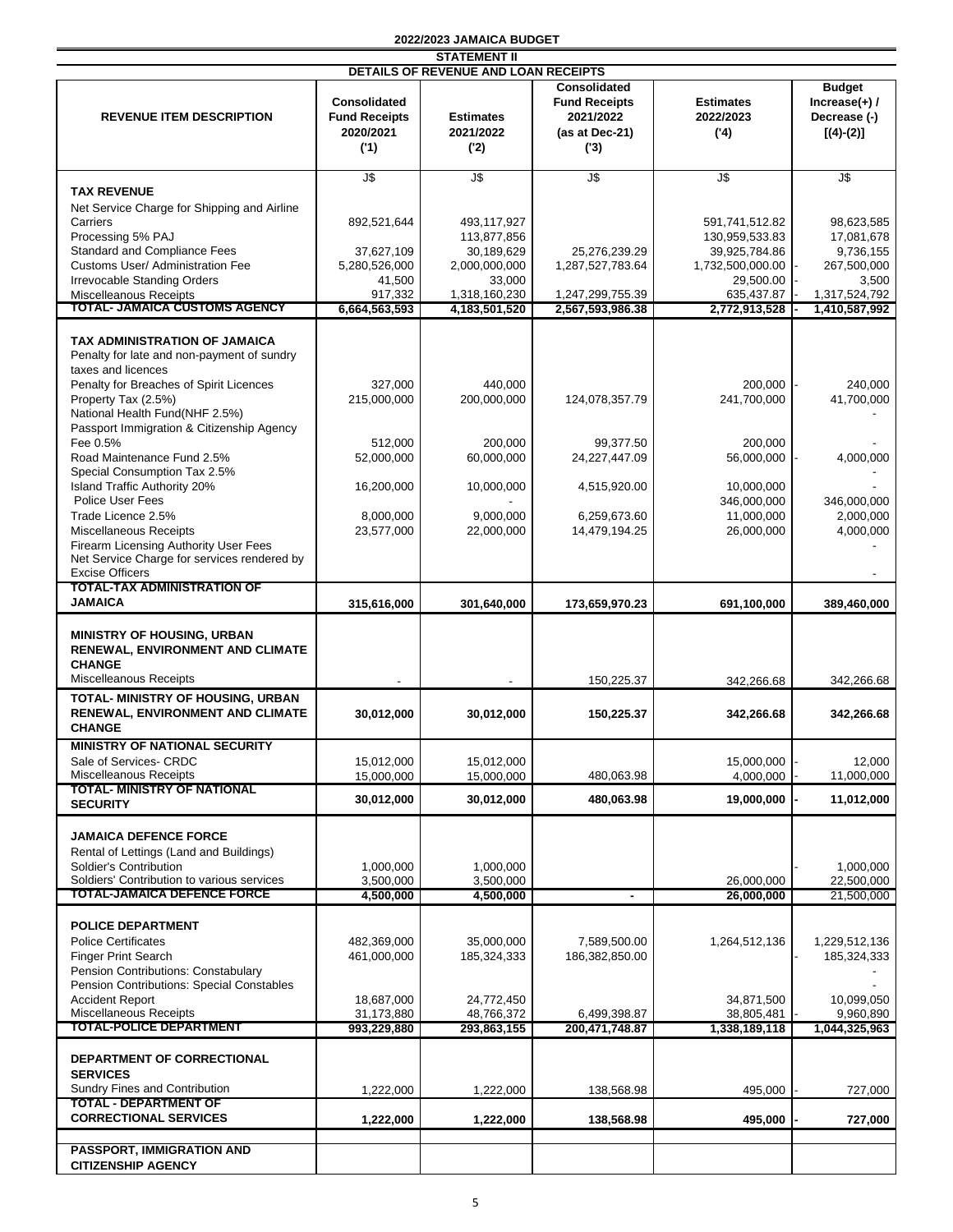|                                                                                                                                                                                                                                                                              |                                                                        | <b>STATEMENT II</b>                                                           |                                                                                   |                                                                            |                                                                                                |
|------------------------------------------------------------------------------------------------------------------------------------------------------------------------------------------------------------------------------------------------------------------------------|------------------------------------------------------------------------|-------------------------------------------------------------------------------|-----------------------------------------------------------------------------------|----------------------------------------------------------------------------|------------------------------------------------------------------------------------------------|
| <b>REVENUE ITEM DESCRIPTION</b>                                                                                                                                                                                                                                              | <b>Consolidated</b><br><b>Fund Receipts</b><br>2020/2021<br>(1)        | DETAILS OF REVENUE AND LOAN RECEIPTS<br><b>Estimates</b><br>2021/2022<br>('2) | <b>Consolidated</b><br><b>Fund Receipts</b><br>2021/2022<br>(as at Dec-21)<br>(3) | <b>Estimates</b><br>2022/2023<br>(4)                                       | <b>Budget</b><br>Increase $(+)$ /<br>Decrease (-)<br>$[(4)-(2)]$                               |
| <b>TAX REVENUE</b><br><b>Passport Services</b><br><b>Citizenship Services</b><br><b>Immigration Services</b><br><b>Miscelleanous Fees</b>                                                                                                                                    | $J$ \$                                                                 | $J$ \$                                                                        | $J\overline{\$}$                                                                  | $J$ \$<br>2,023,296,171<br>99,724,829<br>636,060,000<br>122,000,000        | $\overline{\mathsf{J}\mathsf{S}}$<br>2,023,296,171<br>99,724,829<br>636,060,000<br>122,000,000 |
| <b>TOTAL- PASSPORT, IMMIGRATION AND</b><br><b>CITIZENSHIP AGENCY</b>                                                                                                                                                                                                         |                                                                        |                                                                               |                                                                                   | 2,881,081,000                                                              | 2,881,081,000                                                                                  |
| <b>MINISTRY OF JUSTICE</b><br><b>Traffic Fines</b><br><b>Other Court Fines</b><br>Sale of Revised Laws of Jamaica to the<br><b>Private Sector</b><br>Forfeited Recognizances (Funds)<br>Sale of Marriage Licences                                                            | 153,228,728<br>1,442,362                                               | 150,000,000                                                                   | 78,319,546.07<br>447,154.00                                                       | 176,000,000<br>210,738,327<br>424,000<br>26,840,000                        | 26,000,000<br>210,738,327<br>424,000<br>26,840,000                                             |
| Miscellaneous Receipts<br><b>Tender Documents</b>                                                                                                                                                                                                                            | 176,048,500                                                            | 152,259,465                                                                   | 8,881,158.70                                                                      | 441,000                                                                    | 151,818,465                                                                                    |
| <b>TOTAL- MINISTRY OF JUSTICE</b>                                                                                                                                                                                                                                            | 330,719,590                                                            | 302,259,465                                                                   | 87,647,858.77                                                                     | 414,443,327                                                                | 112,183,862                                                                                    |
| <b>ADMINISTRATOR GENERAL'S</b><br><b>DEPARTMENT</b><br>Charges for Administering Intestate Estate<br>(50% of Gross Receipts)<br>Bona Vacantia and Unclaimed Balances<br><b>TOTAL- ADMINISTRATOR GENERAL'S</b>                                                                |                                                                        | 10,000,000<br>2,000,000                                                       |                                                                                   | 6,000,000<br>5,000,000                                                     | 4,000,000<br>3,000,000                                                                         |
| <b>DEPARTMENT</b>                                                                                                                                                                                                                                                            |                                                                        | 12,000,000                                                                    |                                                                                   | 11,000,000                                                                 | 1,000,000                                                                                      |
| <b>MINISTRY OF FOREIGN AFFAIRS AND</b><br><b>FOREIGN TRADE</b><br>Visa Fees from Overseas Missions<br>Authentication fees<br>Rush fees<br>Consul fees<br>Postage fees<br>Miscellaneous Receipts<br>TOTAL- MINISTRY OF FOREIGN AFFAIRS                                        | 2,567,463<br>1,711,642<br>427,911<br>2,396,299<br>342,328<br>1,112,567 | 2,746,448<br>1,830,965<br>457,741<br>2,563,351<br>366,193<br>1,190,127        | 6,174.00<br>6,827,304.94<br>94,073.50                                             | 9,440,269<br>6,293,512<br>1,573,378<br>8,810,917<br>1,258,702<br>4,090,783 | 6,693,821<br>4,462,547<br>1,115,637<br>6,247,566<br>892,509<br>2,900,656                       |
| <b>AND FOREIGN TRADE</b>                                                                                                                                                                                                                                                     | 8,558,210                                                              | 9,154,825                                                                     | 6,927,552.44                                                                      | 31,467,561                                                                 | 22,312,736                                                                                     |
| MINISTRY OF LABOUR AND SOCIAL<br><b>SECURITY</b><br>Reimbursement - NIS<br>Fees - Factories Registration Act<br>Fees - Employment Agencies Registration<br>Act<br>Fees - Recruiting of Workers Act<br><b>Work Permit</b><br>Miscellaneous Receipts                           | 735,011,000<br>1,587,664<br>610,000<br>1,400,000,000<br>700,000        | 645,604,306<br>1,280,000<br>190,000<br>800,000,000<br>7,744,295               | 964,407.60<br>290,010.00<br>233,372,034.47<br>1,500.00                            | 837,825,000<br>1,000,000<br>310,000<br>800,000,000<br>865,000              | 192,220,694<br>280,000<br>120,000<br>6,879,295                                                 |
| <b>TOTAL-MINISTRY OF LABOUR AND</b><br><b>SOCIAL SECURITY</b>                                                                                                                                                                                                                | 2,137,908,664                                                          | 1,454,818,601                                                                 | 234,627,952.07                                                                    | 1,640,000,000                                                              | 185,181,399                                                                                    |
| <b>MINISTRY OF EDUCATION, YOUTH AND</b><br><b>CULTURE</b><br>Fees from Jamaica School Certificate<br>Examinations<br>Rental of EDDC and other Buildings<br>Repayment of Bonds by Teachers<br>Transcripts<br>Recovery of Previous years Expenditure<br>Miscellaneous Receipts | 3,000,000<br>12,000,000<br>60,000<br>12,000,000<br>10,000,000          | 1,200,000<br>1,800,000<br>7,200<br>7,200,000<br>23,000,000                    | 273,600.00<br>3,218,218.22<br>400.00<br>8,897,067.25<br>2,450,126.00              | 1,200,000<br>3,600,000<br>7,200<br>23,000,000<br>6,000,000                 | 1,800,000<br>15,800,000<br>17,000,000                                                          |
| <b>TOTAL- MINISTRY OF EDUCATION, YOUTH</b><br><b>AND CULTURE</b>                                                                                                                                                                                                             | 37,060,000                                                             | 33,207,200                                                                    | 14,839,411.47                                                                     | 33,807,200                                                                 | 600,000                                                                                        |
| <b>MINISTRY OF HEALTH</b><br>Registration of Pharmacies and Pharmacists<br><b>Registration of Drugs</b><br>Parents Contribution toward Maintenance of<br>Children in Children's Home                                                                                         | 36,000,000                                                             | 80,000,000                                                                    |                                                                                   | 8,450,000                                                                  | 71,550,000                                                                                     |
|                                                                                                                                                                                                                                                                              |                                                                        |                                                                               |                                                                                   |                                                                            |                                                                                                |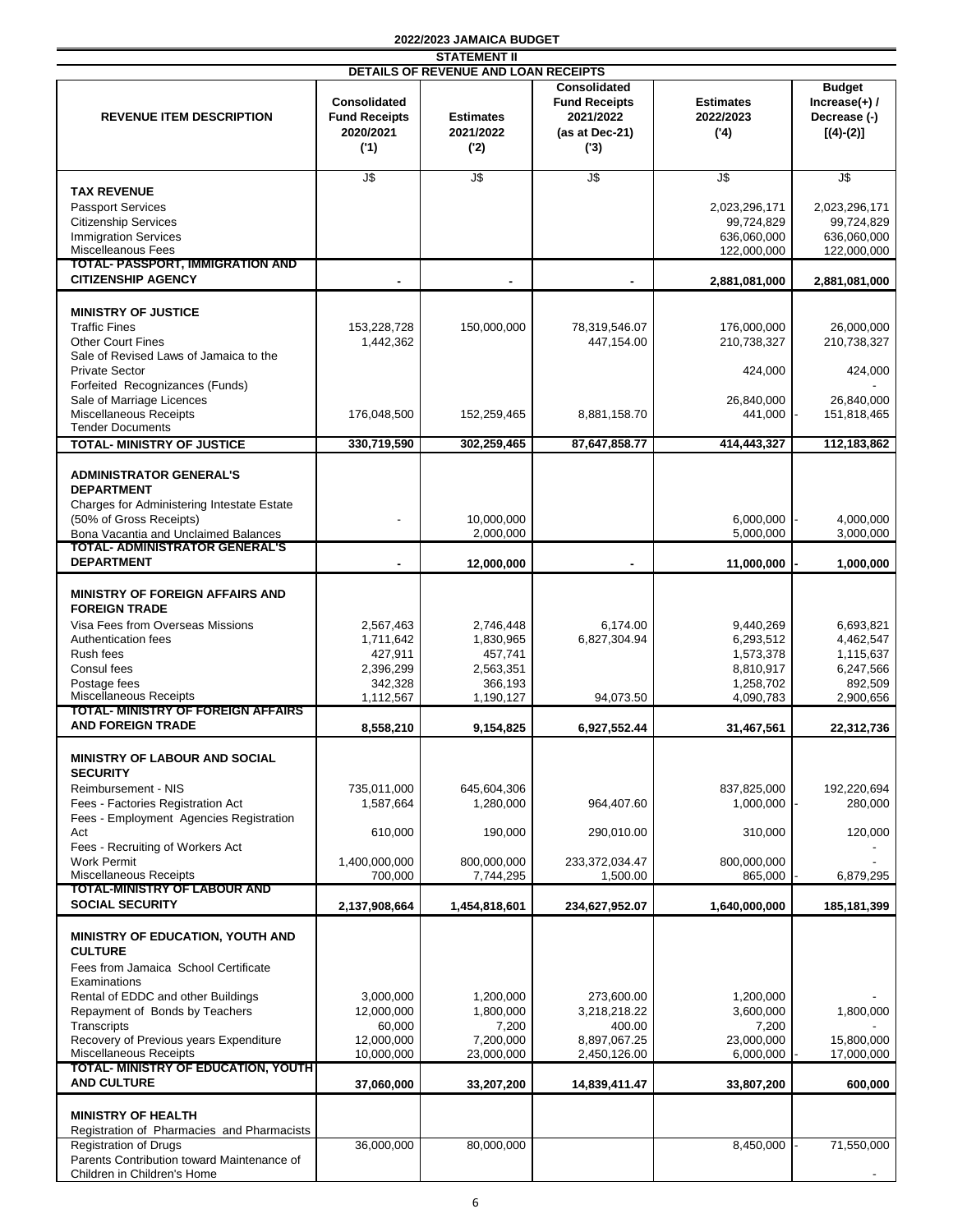| <b>STATEMENT II</b>                                                                                                                                                                                                                 |                                                                 |                                       |                                                                                   |                                      |                                                                 |  |
|-------------------------------------------------------------------------------------------------------------------------------------------------------------------------------------------------------------------------------------|-----------------------------------------------------------------|---------------------------------------|-----------------------------------------------------------------------------------|--------------------------------------|-----------------------------------------------------------------|--|
|                                                                                                                                                                                                                                     |                                                                 | DETAILS OF REVENUE AND LOAN RECEIPTS  |                                                                                   |                                      |                                                                 |  |
| <b>REVENUE ITEM DESCRIPTION</b>                                                                                                                                                                                                     | <b>Consolidated</b><br><b>Fund Receipts</b><br>2020/2021<br>(1) | <b>Estimates</b><br>2021/2022<br>('2) | <b>Consolidated</b><br><b>Fund Receipts</b><br>2021/2022<br>(as at Dec-21)<br>(3) | <b>Estimates</b><br>2022/2023<br>(4) | <b>Budget</b><br>$Increase(+)$ /<br>Decrease (-)<br>$[(4)-(2)]$ |  |
|                                                                                                                                                                                                                                     | J\$                                                             | J\$                                   | J\$                                                                               | J\$                                  | J\$                                                             |  |
| <b>TAX REVENUE</b><br><b>Drug Permits</b><br>Miscellaneous Receipts                                                                                                                                                                 | 36,000,000<br>2,160,000                                         | 60,000,000<br>3,200,000               | 46,732.44                                                                         | 4,800,000<br>120,000                 | 55,200,000<br>3,080,000                                         |  |
| Advisory Panel on Ethics (Research                                                                                                                                                                                                  |                                                                 |                                       |                                                                                   |                                      |                                                                 |  |
| Proposal)<br>TOTAL- MINISTRY OF HEALTH                                                                                                                                                                                              | 216,000<br>74,376,000                                           | 540,000<br>143,740,000                | 46,732.44                                                                         | 240,000<br>13,610,000                | 300,000<br>130,130,000                                          |  |
| <b>BELLEVUE HOSPITAL</b><br>Sales of Farm Produce<br>Processing Fees for Salary Deduction Forms<br>Sales of Tender Bids<br>Sales of Lost Access Pass<br>TOTAL-BELLEVUE HOSPITAL                                                     |                                                                 |                                       |                                                                                   | 105,000<br>30,000<br>15,000          | 15,000                                                          |  |
|                                                                                                                                                                                                                                     | 1,008,000                                                       | 1,008,000                             | $\blacksquare$                                                                    | 150,000                              | 15,000                                                          |  |
| <b>GOVERNMENT CHEMIST</b><br>Fees from Laboratory analyses<br><b>TOTAL-GOVERNMENT CHEMIST</b>                                                                                                                                       | 1,008,000<br>1,008,000                                          | 1,008,000<br>1,008,000                | 34,643.50<br>34.643.50                                                            | 1,008,000<br>1,008,000               |                                                                 |  |
| MINISTRY OF CULTURE, GENDER,<br><b>ENTERTAINMENT AND SPORTS</b><br>Irrevocable Order                                                                                                                                                |                                                                 |                                       |                                                                                   | 8,000                                | 8,000                                                           |  |
| Miscelleanous Receipts<br><b>TOTAL-MINISTRY OF CULTURE, GENDER,</b>                                                                                                                                                                 | 350,000                                                         | 115,000                               |                                                                                   | 50,000                               | 65,000                                                          |  |
| <b>ENTERTAINMENT AND SPORTS</b>                                                                                                                                                                                                     | 350,000                                                         | 115,000                               |                                                                                   | 58,000                               | 57,000                                                          |  |
| <b>MINISTRY OF INDUSTRY COMMERCE</b><br><b>AGRICULTURE AND FISHERIES</b><br>Agricultural Land Management Division<br>Miscelleanous Receipts<br>Other Receipts from Agricultural Stations<br>Receipts from sundry and other receipts | 1,600,000<br>12,262,392                                         |                                       |                                                                                   |                                      |                                                                 |  |
| <b>TOTAL- MINISTRY OF INDUSTRY</b><br><b>COMMERCE AGRICULTURE AND</b><br><b>FISHERIES</b>                                                                                                                                           | 13,862,392                                                      | ٠                                     | $\blacksquare$                                                                    | $\blacksquare$                       | $\blacksquare$                                                  |  |
| <b>MINISTRY OF AGRICULTURE AND</b><br><b>FISHERIES</b><br>Receipts from sundry and other receipts<br>Agricultural Land Management Division<br>Miscelleanous Receipts                                                                |                                                                 |                                       | 445,440                                                                           | 365,000<br>2,101,000                 | 365,000<br>2,101,000                                            |  |
| <b>TOTAL- MINISTRY OF AGRICULTURE AND</b><br><b>FISHERIES</b>                                                                                                                                                                       |                                                                 |                                       | 445,440                                                                           | 2,466,000                            | 2,466,000                                                       |  |
| <b>MINISTRY OF INDUSTRY INVESTMENT</b><br><b>AND COMMERCE</b><br>Miscelleanous Receipts                                                                                                                                             |                                                                 |                                       | 13,830                                                                            | 60,000                               | 60,000                                                          |  |
| Receipts from sundry and Other Receipt                                                                                                                                                                                              |                                                                 | 60,000                                | 121,000                                                                           | 50,000                               | 10,000                                                          |  |
| <b>TOTAL- MINISTRY OF INDUSTRY</b><br><b>INVESTMENT AND COMMERCE</b>                                                                                                                                                                |                                                                 | 60.000                                | 134,830                                                                           | 110,000                              | 50,000                                                          |  |
| <b>FOOD PROTECTION, INSPECTION AND</b><br><b>DEINFESTATION DIVISION</b><br>Food Protection, Inspection & Deinfestation<br>Division - Sundry Fees                                                                                    |                                                                 |                                       |                                                                                   |                                      |                                                                 |  |
| <b>TOTAL - FOOD STORAGE AND</b><br>PREVENTION OF INVESTATION DIVISION                                                                                                                                                               | ٠                                                               | $\blacksquare$                        | $\blacksquare$                                                                    | $\blacksquare$                       | $\blacksquare$                                                  |  |
| OFFICE OF THE GOVERNMENT TRUSTEE<br>Commission on Dividend Payment<br>Legal fees and charges against the<br>Bankruptcy                                                                                                              | 1,368,414<br>2,274,000                                          | 1,233,310<br>3,849,000                |                                                                                   | 1,839,000<br>4,378,500               | 605,690<br>529,500                                              |  |
| Miscelleanous Receipts<br>TOTAL- OFFICE OF THE GOVERNMENT                                                                                                                                                                           |                                                                 |                                       |                                                                                   |                                      |                                                                 |  |
| <b>TRUSTEE</b>                                                                                                                                                                                                                      | 3,642,414                                                       | 5,082,310                             |                                                                                   | 6,217,500                            | 1,135,190                                                       |  |
| OFFICE OF THE SUPERVISOR OF<br><b>INSOLVENCY</b>                                                                                                                                                                                    |                                                                 |                                       |                                                                                   |                                      |                                                                 |  |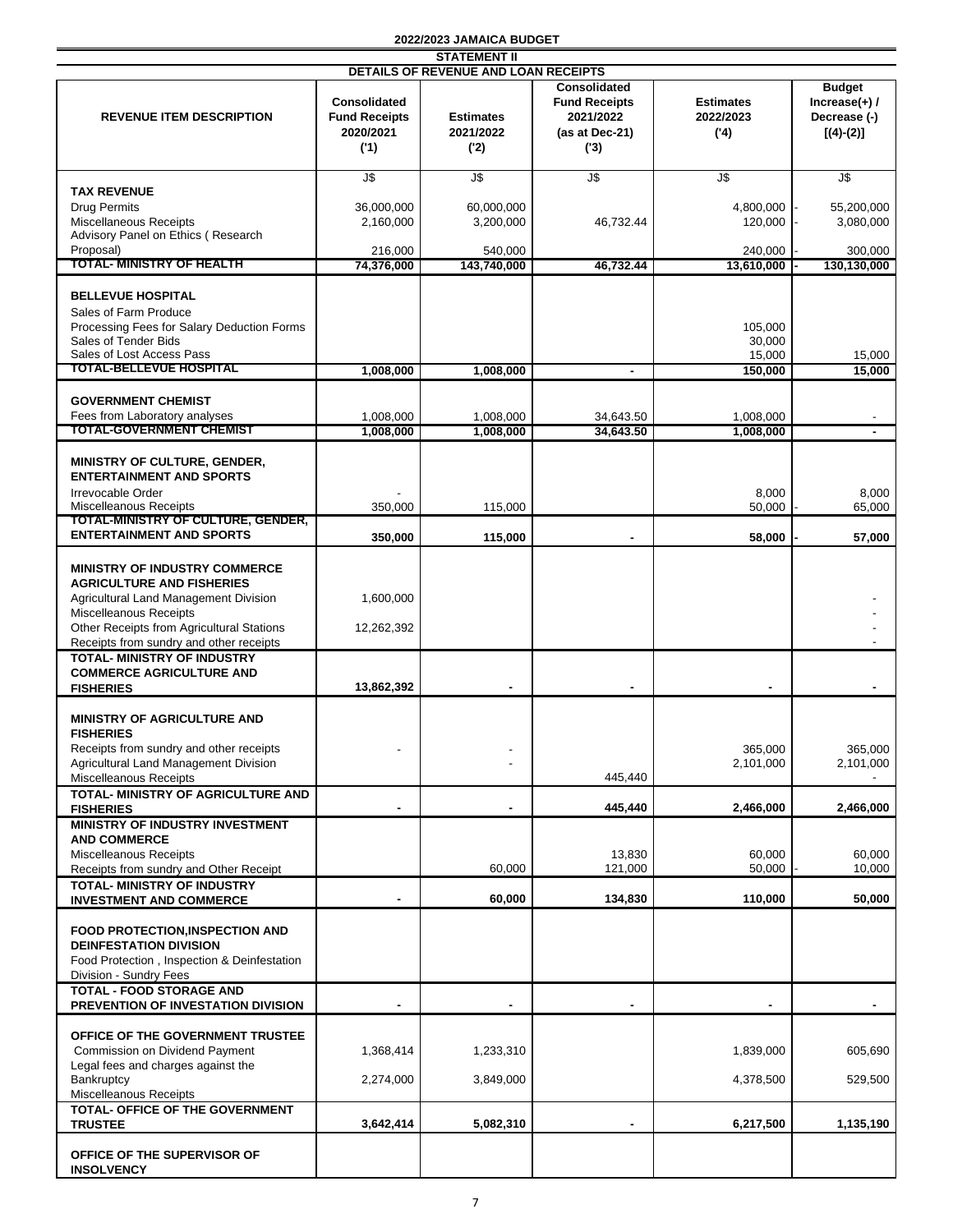|                                                                             |                                                                 | <b>STATEMENT II</b>                                                          |                                                                                   |                                      |                                                                 |
|-----------------------------------------------------------------------------|-----------------------------------------------------------------|------------------------------------------------------------------------------|-----------------------------------------------------------------------------------|--------------------------------------|-----------------------------------------------------------------|
| <b>REVENUE ITEM DESCRIPTION</b>                                             | <b>Consolidated</b><br><b>Fund Receipts</b><br>2020/2021<br>(1) | DETAILS OF REVENUE AND LOAN RECEIPTS<br><b>Estimates</b><br>2021/2022<br>(2) | <b>Consolidated</b><br><b>Fund Receipts</b><br>2021/2022<br>(as at Dec-21)<br>(3) | <b>Estimates</b><br>2022/2023<br>(4) | <b>Budget</b><br>$Increase(+)$ /<br>Decrease (-)<br>$[(4)-(2)]$ |
|                                                                             | $J\overline{\$}$                                                | $J\overline{\$}$                                                             | $\overline{\mathsf{u}}$                                                           | $J$ \$                               | $J$ \$                                                          |
| <b>TAX REVENUE</b><br><b>Insolvency Status Verification</b>                 | 3,000,000                                                       | 3,300,000                                                                    | 729,000                                                                           | 3,801,000                            | 501,000                                                         |
| <b>Trustee Application Fee</b>                                              | 100,000                                                         | 100,000                                                                      |                                                                                   | 40,000                               | 60,000                                                          |
| <b>Trustee Licence Fee</b>                                                  | 150,000                                                         | 150,000                                                                      |                                                                                   | 60,000                               | 90,000                                                          |
| <b>Trustee License Renewal</b><br>Miscellaneous Receipts                    | 2,000<br>20,000                                                 | 30,000<br>20,000                                                             | 40,000<br>13,900                                                                  | 19,000<br>25,000                     | 11,000<br>5,000                                                 |
| <b>TOTAL-OFFICE OF THE SUPERVISOR OF</b>                                    |                                                                 |                                                                              |                                                                                   |                                      |                                                                 |
| <b>INSOLVENCY</b>                                                           | 3,272,000                                                       | 3,600,000                                                                    | 782,900                                                                           | 3,945,000                            | 345,000                                                         |
|                                                                             |                                                                 |                                                                              |                                                                                   |                                      |                                                                 |
| <b>TRADE BOARD</b><br><b>Certification Fees</b>                             | 7,122,951                                                       | 6,474,078                                                                    | 910,075                                                                           | 323,848,704                          | 317,374,626                                                     |
| Dealers Registration / Licensing Fees                                       |                                                                 |                                                                              |                                                                                   | 6,185,000                            | 6,185,000                                                       |
| <b>Scrap Metal</b>                                                          | 4,534,758                                                       | 4,528,366                                                                    | 35,100                                                                            | 2,266,210                            | 2,262,156                                                       |
| Car Dealers Registration                                                    | 61,158,500                                                      | 48,400,160                                                                   |                                                                                   | 66,240,000                           | 17,839,840                                                      |
| <b>Collateral Letter</b><br>Letter of Transfer                              | 4,519,500<br>1,922,000                                          | 4,067,550<br>2,775,350                                                       | 10.000<br>87,000                                                                  | 2,898,000<br>910,800                 | 1,169,550<br>1,864,550                                          |
| Miscellaneous Receipts                                                      | 62,995,488                                                      | 55,612,597                                                                   | 2,518,248                                                                         | 40,705,020                           | 14,907,577                                                      |
| <b>TOTAL- TRADE BOARD</b>                                                   | 142,253,197                                                     | 121,858,101                                                                  | 3,560,423                                                                         | 443,053,734                          | 321,195,633                                                     |
| DEPARTMENT OF COOPERATIVE AND<br><b>FRIENDLY SOCIETIES</b>                  |                                                                 |                                                                              |                                                                                   |                                      |                                                                 |
| Amendment to Rules Fees<br>Registration Fees - Cooperative & Friendly       | 30,000                                                          | 30,000                                                                       |                                                                                   | 12,000                               | 18,000                                                          |
| Society<br>Registration of Special Resolution                               | 120,000                                                         | 70,000                                                                       |                                                                                   | 48,000                               | 22,000                                                          |
| Arbitration                                                                 | 50,000                                                          | 40,000                                                                       |                                                                                   | 8,000                                | 32,000                                                          |
| Training<br>Registration of change in office to include                     | 270,000                                                         | 157,500                                                                      |                                                                                   | 90,000                               | 67,500                                                          |
| registration of Branch Office with IP Societies                             |                                                                 |                                                                              |                                                                                   |                                      |                                                                 |
| Annual Fees for IP Societies                                                | 300,000                                                         | 350,000                                                                      | 15,000                                                                            | 600,000                              | 250,000                                                         |
| Miscellaneous Receipts                                                      | 105,000                                                         | 125,000                                                                      |                                                                                   | 130,000                              | 5,000                                                           |
| TOTAL- DEPARTMENT OF COOPERATIVE<br><b>AND FRIENDLY SOCIETIES</b>           | 875,000                                                         | 772,500                                                                      | 15,000                                                                            | 888,000                              | 115,500                                                         |
| <b>COMPANIES OFFICE OF JAMAICA</b>                                          |                                                                 |                                                                              |                                                                                   |                                      |                                                                 |
| Fees for Registration of Companies (50% of                                  |                                                                 |                                                                              |                                                                                   |                                      |                                                                 |
| Surplus to Consolidated Fund)                                               |                                                                 | 336,537,133                                                                  |                                                                                   | 364,405,000                          | 27,867,867                                                      |
| Fees for Registration of Business Names                                     |                                                                 |                                                                              |                                                                                   |                                      |                                                                 |
| (50% Surplus to Consolidated Fund)<br>Miscellaneous receipts                |                                                                 | 95,886,516<br>197,620,617                                                    |                                                                                   | 114,312,850<br>224,457,967           | 18,426,334<br>26,837,350                                        |
| TOTAL- COMPANIES OFFICE OF JAMAICA                                          | $\blacksquare$                                                  | 630,044,266                                                                  | $\blacksquare$                                                                    | 703,175,817                          | 73,131,551                                                      |
|                                                                             |                                                                 |                                                                              |                                                                                   |                                      |                                                                 |
| <b>JAMAICA INTELLECTUAL PROPERTY</b><br><b>OFFICE</b>                       |                                                                 |                                                                              |                                                                                   |                                      |                                                                 |
| Fees for Registration of Trademark                                          |                                                                 | 82,703,300                                                                   | 46,991,700                                                                        | 109,231,300                          | 26,528,000                                                      |
| Patent fees                                                                 | 10,000                                                          | 1,205,072                                                                    | 999,154                                                                           | 900,000                              | 305,072                                                         |
| <b>Utility Models</b>                                                       |                                                                 |                                                                              |                                                                                   | 50,000                               |                                                                 |
| Design Fees<br>Search Fees                                                  | 262,500<br>402,600                                              | 725,000<br>440,000                                                           | 118,503<br>5,106,800                                                              | 725,000<br>840,000                   | 400,000                                                         |
| <b>Trade Mark Journal</b>                                                   |                                                                 |                                                                              | 293,800                                                                           |                                      |                                                                 |
| <b>Trade Mark Publication</b>                                               | 5,062,200                                                       | 5,005,000                                                                    | 2,787,400                                                                         | 9,555,000                            | 4,550,000                                                       |
| Geographical Indication Registration                                        | 30,000                                                          | 30,000                                                                       |                                                                                   | 30,000                               |                                                                 |
| Copyright-GDA Registration                                                  | 444,000                                                         | 621,000                                                                      | 183,950                                                                           | 360,000                              | 261,000                                                         |
| <b>Madrid Treaty Registration</b><br>Patent Corporation Treaty Registration |                                                                 | 60,000                                                                       |                                                                                   | 125,000<br>900,000                   | 125,000<br>840,000                                              |
| Miscellaneous receipts                                                      | 84,360,900                                                      |                                                                              |                                                                                   |                                      |                                                                 |
| TOTAL- JAMAICA INTELLECTUAL                                                 | 90,572,200                                                      | 90,789,372                                                                   | 56,481,307                                                                        | 122,716,300                          | 31,876,928                                                      |
| <b>PROPERTY OFFICE</b>                                                      |                                                                 |                                                                              |                                                                                   |                                      |                                                                 |
| <b>MINISTRY OF SCIENCE ENERGY</b>                                           |                                                                 |                                                                              |                                                                                   |                                      |                                                                 |
| <b>TECHNOLOGY AND</b><br><b>TELECOMMUNICATION</b>                           |                                                                 |                                                                              |                                                                                   |                                      |                                                                 |
| Fees- Electric Lighting Act                                                 | 16,000,000                                                      | 22,018,000                                                                   | 8,740,417.50                                                                      | 16,309,000                           | 5,709,000                                                       |
| Miscelleanous Receipts                                                      | 4,000,000                                                       | 104,554,000                                                                  | 56,745,136.20                                                                     | 110,016,000                          | 5,462,000                                                       |
| TOTAL-MINISTRY OF SCIENCE ENERGY                                            |                                                                 |                                                                              |                                                                                   |                                      |                                                                 |
| <b>TECHNOLOGY AND</b><br><b>TELECOMMUNICATION</b>                           |                                                                 |                                                                              |                                                                                   |                                      |                                                                 |
|                                                                             | 20,000,000                                                      | 126,572,000                                                                  | 65,485,553.70                                                                     | 126,325,000                          | 247,000                                                         |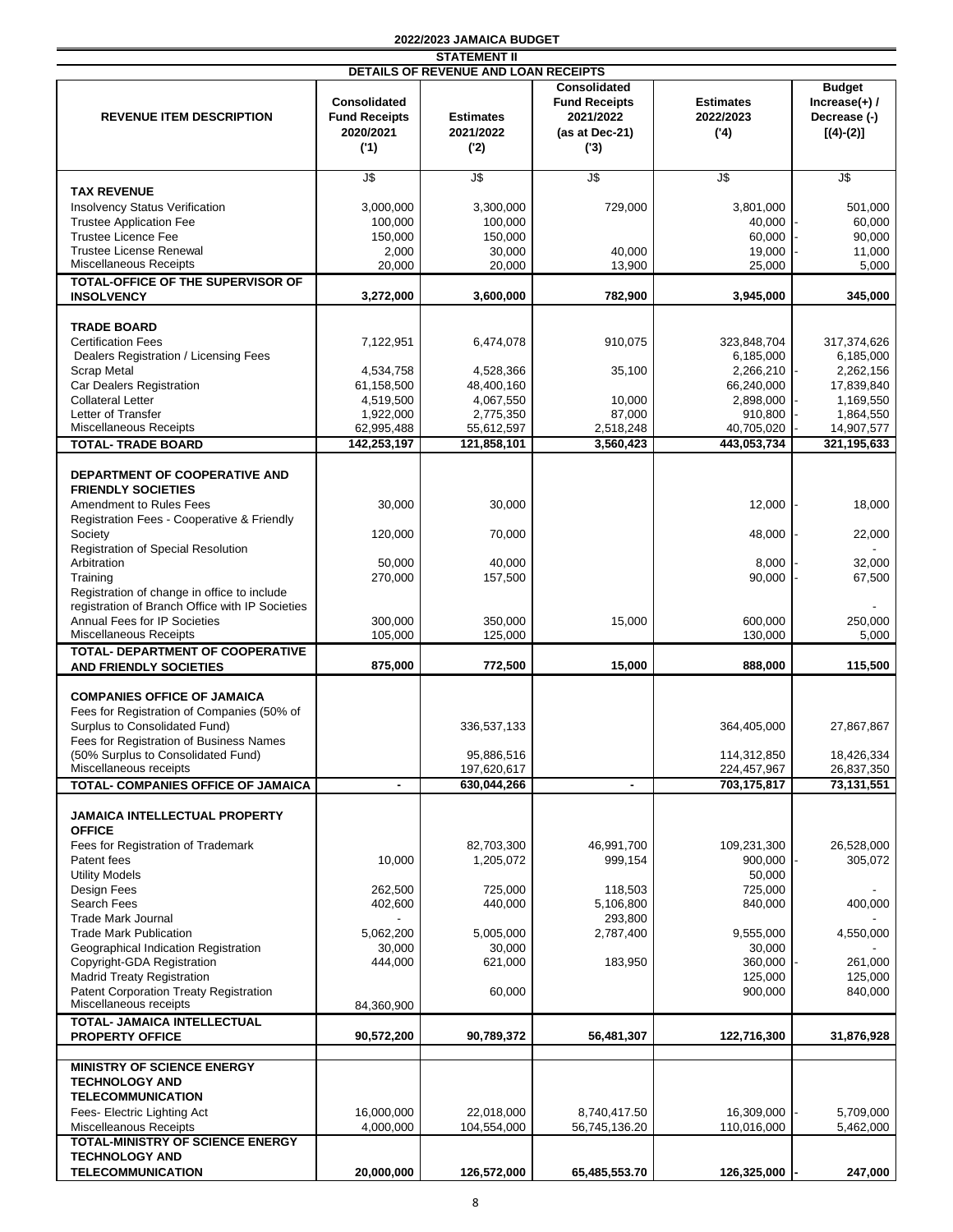|  | 2022/2023 JAMAICA BUDGET |
|--|--------------------------|
|--|--------------------------|

| <b>STATEMENT II</b>                                                                                                                                |                                                          |                                       |                                                                                   |                                      |                                                                  |
|----------------------------------------------------------------------------------------------------------------------------------------------------|----------------------------------------------------------|---------------------------------------|-----------------------------------------------------------------------------------|--------------------------------------|------------------------------------------------------------------|
|                                                                                                                                                    |                                                          | DETAILS OF REVENUE AND LOAN RECEIPTS  |                                                                                   |                                      |                                                                  |
| <b>REVENUE ITEM DESCRIPTION</b>                                                                                                                    | Consolidated<br><b>Fund Receipts</b><br>2020/2021<br>(1) | <b>Estimates</b><br>2021/2022<br>('2) | <b>Consolidated</b><br><b>Fund Receipts</b><br>2021/2022<br>(as at Dec-21)<br>(3) | <b>Estimates</b><br>2022/2023<br>(4) | <b>Budget</b><br>Increase $(+)$ /<br>Decrease (-)<br>$[(4)-(2)]$ |
| <b>TAX REVENUE</b>                                                                                                                                 | $\overline{5}$                                           | J\$                                   | $\overline{5}$                                                                    | J\$                                  | J\$                                                              |
| <b>SCIENTIFIC RESEARCH COUNCIL</b><br><b>Information Services</b><br>Process Development                                                           |                                                          |                                       |                                                                                   |                                      |                                                                  |
| Product Research and Development<br>Promotion and Distribution of Products                                                                         | 86,408,000                                               | 72,878,297                            |                                                                                   |                                      | 72,878,297                                                       |
| TOTAL- SCIENTIFIC RESEARCH COUNCIL                                                                                                                 | 86,408,000                                               | 72,878,297                            | $\blacksquare$                                                                    |                                      | 72,878,297                                                       |
| POST AND TELECOMMUNICATION<br><b>DEPARTMENT</b><br>Sales of Stamps                                                                                 | 174,335,000                                              | 160,000,000                           | 131,495,082.11                                                                    | 162,000,000                          | 2,000,000                                                        |
| Postage, Prepayment<br>Commission on Money Order and Postal                                                                                        | 680,000,000                                              | 580,000,000                           | 32,164,203.07                                                                     | 480,000,000                          | 100,000,000                                                      |
| Orders<br>C.O.D. and Customs Clearance Fees on                                                                                                     |                                                          | 300,000                               | 798,860.00                                                                        |                                      | 300,000                                                          |
| Parcels<br>Shares of Postage on Parcels                                                                                                            | 4.000.000                                                | 2,100,000                             |                                                                                   | 2,500,000                            | 400,000                                                          |
| <b>Rental of Property</b><br>Rental of Letter Boxes and Bags<br>Terminal Dues / Postal Administrations and                                         | 13,976,000<br>23,908,000                                 | 29,250,000<br>29,000,000              | 47,651,123.52<br>8,031,368.00                                                     | 30,000,000<br>29,000,000             | 750,000                                                          |
| Airlines<br><b>Express Mail</b>                                                                                                                    | 30,500,000<br>28,960,000                                 | 11,000,000<br>15,000,000              | 2,897,720.00                                                                      | 18,000,000<br>15,000,000             | 7,000,000                                                        |
| <b>Other Postal Business</b><br>Commission fees from Jamaica National                                                                              | 10,000,000                                               | 8,000,000                             | 4,197,347.92                                                                      | 8,000,000                            |                                                                  |
| <b>Small Business</b><br>Commission Fees from Ministry of Labour and                                                                               | 5,500,000                                                | 6,300,000                             | 1,501,309.59                                                                      | 6,500,000                            | 200,000                                                          |
| Social Security for handling Welfare Payments<br>Commission on the sale of Ministry of Water &                                                     | 120,167,000                                              | 120,000,000                           | 7,927,109.00                                                                      | 170,000,000                          | 50,000,000                                                       |
| Housing Water Tank and Water Coupons<br>TOTAL- POST AND TELECOMMUNICATION                                                                          |                                                          |                                       |                                                                                   |                                      |                                                                  |
| <b>DEPARTMENT</b>                                                                                                                                  | 1,091,346,000                                            | 960,950,000                           | 236,664,123.21                                                                    | 921,000,000                          | 39,950,000                                                       |
|                                                                                                                                                    |                                                          |                                       |                                                                                   |                                      |                                                                  |
| <b>MINISTRY OF TRANSPORT AND WORKS</b>                                                                                                             |                                                          |                                       |                                                                                   |                                      |                                                                  |
| <b>Tender Documents</b>                                                                                                                            | 60,000                                                   | 27,000                                |                                                                                   |                                      | 27,000                                                           |
| <b>Other Receipts</b>                                                                                                                              | 147,000                                                  | 13,000                                | 23,708.00                                                                         |                                      | 13,000                                                           |
| Miscelleanous Receipts                                                                                                                             | 19,000                                                   | 125,000                               | 14,935,310.41                                                                     |                                      | 125,000                                                          |
| <b>Bluefield Guest House</b>                                                                                                                       |                                                          |                                       |                                                                                   |                                      |                                                                  |
| On and Off Trailer Plates<br>De- earmarked - Civil Aviation Authority                                                                              | 6,565,911,887                                            | 3,126,478,000                         | 1,816,411,253.15                                                                  | 4,495,931,702                        | 1,369,453,702                                                    |
| TOTAL- MINISTRY OF TRANSPORT AND<br><b>WORKS</b>                                                                                                   | 6,566,137,887                                            | 3,126,643,000                         | 1,831,370,271.56                                                                  | 4,495,931,702                        | 1,369,288,702                                                    |
|                                                                                                                                                    |                                                          |                                       |                                                                                   |                                      |                                                                  |
| <b>MINES AND GEOLOGY</b><br><b>Application for Export Permits</b><br><b>Library Publication</b>                                                    |                                                          |                                       |                                                                                   |                                      |                                                                  |
| Receipts from issue of Sundry Permits                                                                                                              | 720,000                                                  | 520,000                               |                                                                                   | 860,000                              | 340,000                                                          |
| Laboratory Analysis - Metallic Minerals                                                                                                            | 12,000,000                                               | 10,000,000                            |                                                                                   | 12,000,000                           | 2,000,000                                                        |
| Miscellaneous Receipts                                                                                                                             | 8,220,000                                                | 5,020,000                             |                                                                                   | 9,360,000                            | 4,340,000                                                        |
| Royalties-Bauxite                                                                                                                                  | 560,000,000                                              | 519,000,000                           | 553,975,799.19                                                                    | 880,208,000                          | 361,208,000                                                      |
| Royalties-Limestone<br>Royalties-Marble                                                                                                            | 40,000,000                                               | 31,000,000                            | 8,504,795.58<br>293,897.24                                                        | 22,000,000                           | 9,000,000                                                        |
| <b>Blasting Inspections</b><br><b>TOTAL- MINES AND GEOLOGY</b>                                                                                     | 800,000<br>621,740,000                                   | 850,000<br>566,390,000                | 476,200.25<br>563,250,692.26                                                      | 820,000<br>925,248,000               | 30,000<br>358,858,000                                            |
|                                                                                                                                                    |                                                          |                                       |                                                                                   |                                      |                                                                  |
| <b>MINISTRY OF LOCAL GOVERNMENT AND</b><br><b>RURAL DEVELOPMENT (FORMERLY</b><br>MINISTRY OF LOCAL GOVERNMENT AND<br><b>COMMUNITY DEVELOPMENT)</b> |                                                          |                                       |                                                                                   |                                      |                                                                  |
| Fire Inspection Fees                                                                                                                               |                                                          |                                       |                                                                                   |                                      |                                                                  |
| <b>Tender Document Fees</b><br>Repairs of Fire Hydrants                                                                                            | 8,000                                                    | 34,000                                |                                                                                   |                                      | 34,000                                                           |
| Permission to Host events                                                                                                                          |                                                          |                                       |                                                                                   |                                      |                                                                  |
| <b>Fines</b>                                                                                                                                       |                                                          |                                       |                                                                                   |                                      |                                                                  |
| 6% Pension Contribution - Councillors                                                                                                              |                                                          |                                       |                                                                                   |                                      |                                                                  |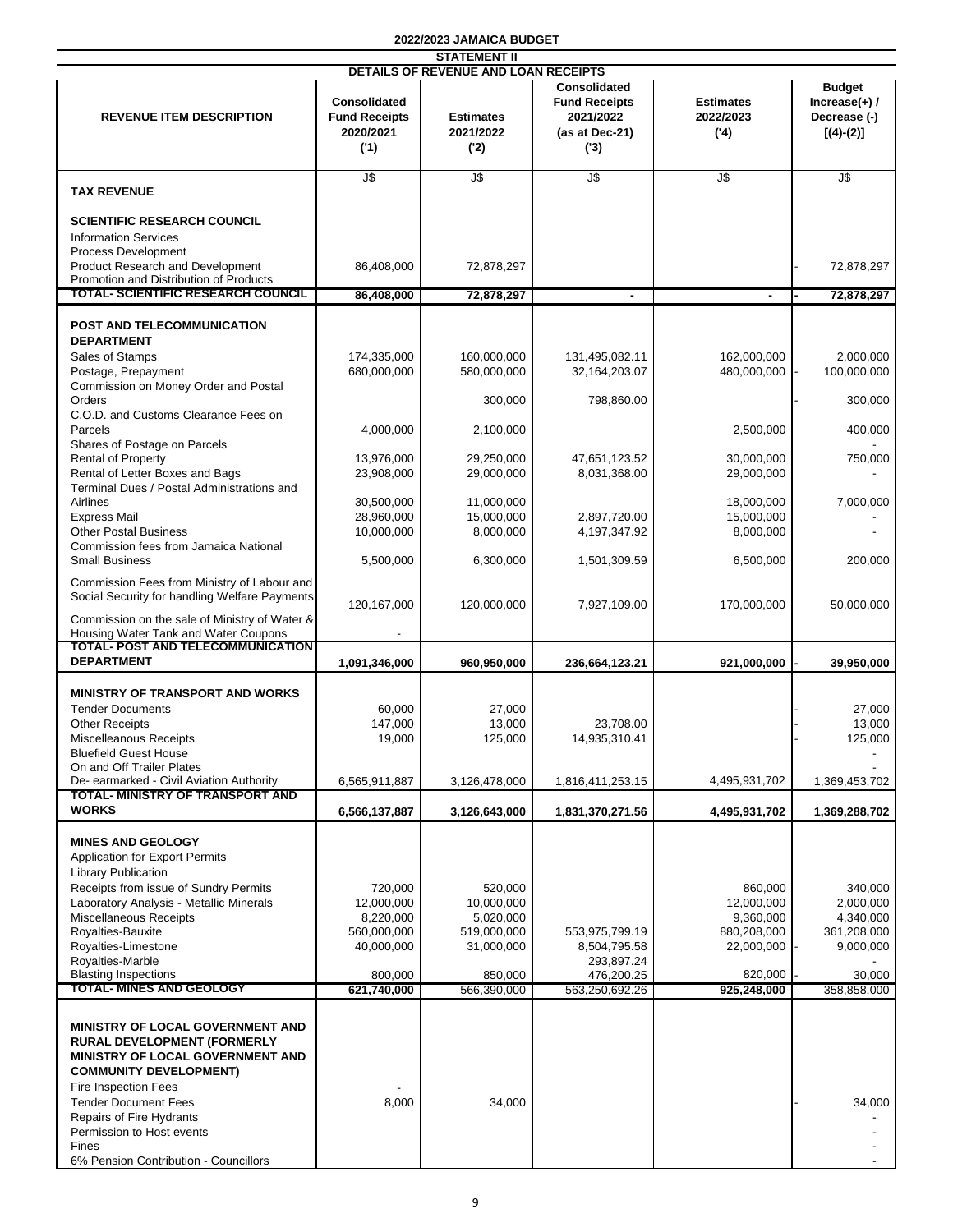| <b>STATEMENT II</b>                                                                                                                                                                                                    |                                                                 |                                      |                                                                                   |                                                 |                                                                 |
|------------------------------------------------------------------------------------------------------------------------------------------------------------------------------------------------------------------------|-----------------------------------------------------------------|--------------------------------------|-----------------------------------------------------------------------------------|-------------------------------------------------|-----------------------------------------------------------------|
|                                                                                                                                                                                                                        |                                                                 | DETAILS OF REVENUE AND LOAN RECEIPTS |                                                                                   |                                                 |                                                                 |
| <b>REVENUE ITEM DESCRIPTION</b>                                                                                                                                                                                        | <b>Consolidated</b><br><b>Fund Receipts</b><br>2020/2021<br>(1) | <b>Estimates</b><br>2021/2022<br>(2) | <b>Consolidated</b><br><b>Fund Receipts</b><br>2021/2022<br>(as at Dec-21)<br>(3) | <b>Estimates</b><br>2022/2023<br>(4)            | <b>Budget</b><br>$Increase(+)$ /<br>Decrease (-)<br>$[(4)-(2)]$ |
|                                                                                                                                                                                                                        | J\$                                                             | J\$                                  | J\$                                                                               | J\$                                             | J\$                                                             |
| <b>TAX REVENUE</b>                                                                                                                                                                                                     |                                                                 |                                      |                                                                                   |                                                 |                                                                 |
| Miscellaneous Receipts                                                                                                                                                                                                 | 420,000                                                         | 75,750                               | 3,096,761.96                                                                      | 69,000                                          | 6,750                                                           |
| <b>TOTAL- MINISTRY OF LOCAL</b>                                                                                                                                                                                        |                                                                 |                                      |                                                                                   |                                                 |                                                                 |
| <b>GOVERNMENT AND RURAL</b><br><b>DEVELOPMENT</b>                                                                                                                                                                      | 428,000                                                         | 109,750                              | 3,096,761.96                                                                      | 69,000                                          | 40,750                                                          |
| <b>JAMAICA FIRE BRIGADE</b><br>Fire Certification & Application<br>Training of Safety Monitor & Demonstration<br><b>TOTAL: JAMAICA FIRE BRIGADE</b>                                                                    |                                                                 | $\blacksquare$                       |                                                                                   | $\blacksquare$                                  |                                                                 |
|                                                                                                                                                                                                                        |                                                                 |                                      |                                                                                   |                                                 |                                                                 |
| <b>MISCELLEANOUS RECEIPTS</b><br>(UNCLASSIFIED)                                                                                                                                                                        |                                                                 |                                      |                                                                                   |                                                 |                                                                 |
| <b>TOTAL NON TAX REVENUE</b>                                                                                                                                                                                           | 66,498,900,000                                                  | 94,185,200,000                       | 64,392,654,677                                                                    | 65,398,700,000                                  | 4,360,251,144                                                   |
|                                                                                                                                                                                                                        |                                                                 |                                      |                                                                                   |                                                 |                                                                 |
| <b>TOTAL RECURRENT REVENUE</b>                                                                                                                                                                                         | 638,960,188,760                                                 | 666.646.488.760                      | 482.422.551.884                                                                   | 736,934,798,867                                 | 103,435,061,251                                                 |
| <b>CAPITAL REVENUE</b><br><b>LAND SALES</b><br><b>Crown Property Sales</b>                                                                                                                                             | 214,421,773                                                     |                                      |                                                                                   |                                                 |                                                                 |
| <b>TOTAL-LAND SALES</b>                                                                                                                                                                                                | 214,421,773                                                     | $\blacksquare$                       | $\blacksquare$                                                                    | $\blacksquare$                                  |                                                                 |
| <b>LOAN REPAYMENTS</b><br>Miscellaneous<br>TOTAL LOAN REPAYMENTS                                                                                                                                                       | 121,578,227<br>121,578,227                                      | 96,419,057<br>96,419,057             | 875,752,280<br>875,752,280                                                        | 1,477,000,000<br>1,477,000,000                  | 1,380,580,943<br>1,380,580,943                                  |
|                                                                                                                                                                                                                        |                                                                 |                                      |                                                                                   |                                                 |                                                                 |
| <b>EXTRAORDINARY RECEIPTS</b><br>Miscelleanous<br><b>PCDF Other Inflow</b><br><b>Proceeds from Divestment</b>                                                                                                          | 8,193,000,000                                                   | 4,348,700,000                        |                                                                                   | 17,800,000,000<br>600.000.000<br>14,114,600,000 | 13,451,300,000<br>600,000,000<br>14,114,600,000                 |
| TOTAL-EXTRAORDINARY RECEIPTS                                                                                                                                                                                           | 8,193,000,000                                                   | 4,348,700,000                        |                                                                                   | 32,514,600,000                                  | 28,165,900,000                                                  |
|                                                                                                                                                                                                                        |                                                                 |                                      |                                                                                   |                                                 |                                                                 |
| TOTAL CAPITAL REVENUE                                                                                                                                                                                                  | 8,529,000,000                                                   | 4,445,119,057                        | 875,752,280                                                                       | 33,991,600,000                                  | 29,546,480,943                                                  |
| <b>GRANTS</b><br>TRANSFER FROM CAPITAL<br><b>DEVELOPMENT FUND</b><br><b>Transfer to Current Account</b><br>Transfers in lieu of Income Tax from Alumina<br>Producers<br>Others                                         | 135,700,000                                                     | 148,700,000                          |                                                                                   | 4,908,300,000                                   | 4,759,600,000                                                   |
| <b>TOTAL-TRANSFER TO CAPITAL</b>                                                                                                                                                                                       |                                                                 |                                      |                                                                                   |                                                 |                                                                 |
| <b>ACCOUNT</b>                                                                                                                                                                                                         | 135,700,000                                                     | 148,700,000                          |                                                                                   | 4,908,300,000                                   | ٠                                                               |
| <b>EXTERNAL GRANTS</b><br><b>European Union</b><br><b>Miscelleanous Grants</b><br><b>Other Grants</b>                                                                                                                  | 2,987,000,000<br>1,350,323,510                                  | 2,816,000,000<br>2,960,800,000       | 730,862,725.00<br>4,103,523,488.55                                                | 6,459,981,000                                   | 3,499,181,000                                                   |
| <b>TOTAL EXTERNAL GRANTS</b>                                                                                                                                                                                           | 4,337,323,510                                                   | 5,776,800,000                        | 4,834,386,214                                                                     | 6,459,981,000                                   | 3,499,181,000                                                   |
|                                                                                                                                                                                                                        |                                                                 |                                      |                                                                                   |                                                 |                                                                 |
| <b>TOTAL GRANTS</b>                                                                                                                                                                                                    | 4,473,023,510                                                   | 5,925,500,000                        | 4,834,386,214                                                                     | 11,368,281,000                                  | 3,499,181,000                                                   |
| <b>EXTERNAL LOANS</b>                                                                                                                                                                                                  |                                                                 |                                      |                                                                                   |                                                 |                                                                 |
| <b>Multilateral</b><br>Loans to be raised under Act 39 of 1964<br>World Bank Loans<br>Inter-American Development Bank<br><b>USAID</b><br>Caribbean Development Bank<br>European Union<br>World Bank/IDB<br><b>IFID</b> | 4,070,100,000<br>10,175,250,000                                 | 7,434,000,000<br>14,868,000,000      | 26,591,740.72<br>2,700,539,000.00                                                 | 4,715,400,000                                   | 7,434,000,000<br>10,152,600,000                                 |
| OECF/USAID                                                                                                                                                                                                             |                                                                 |                                      |                                                                                   |                                                 |                                                                 |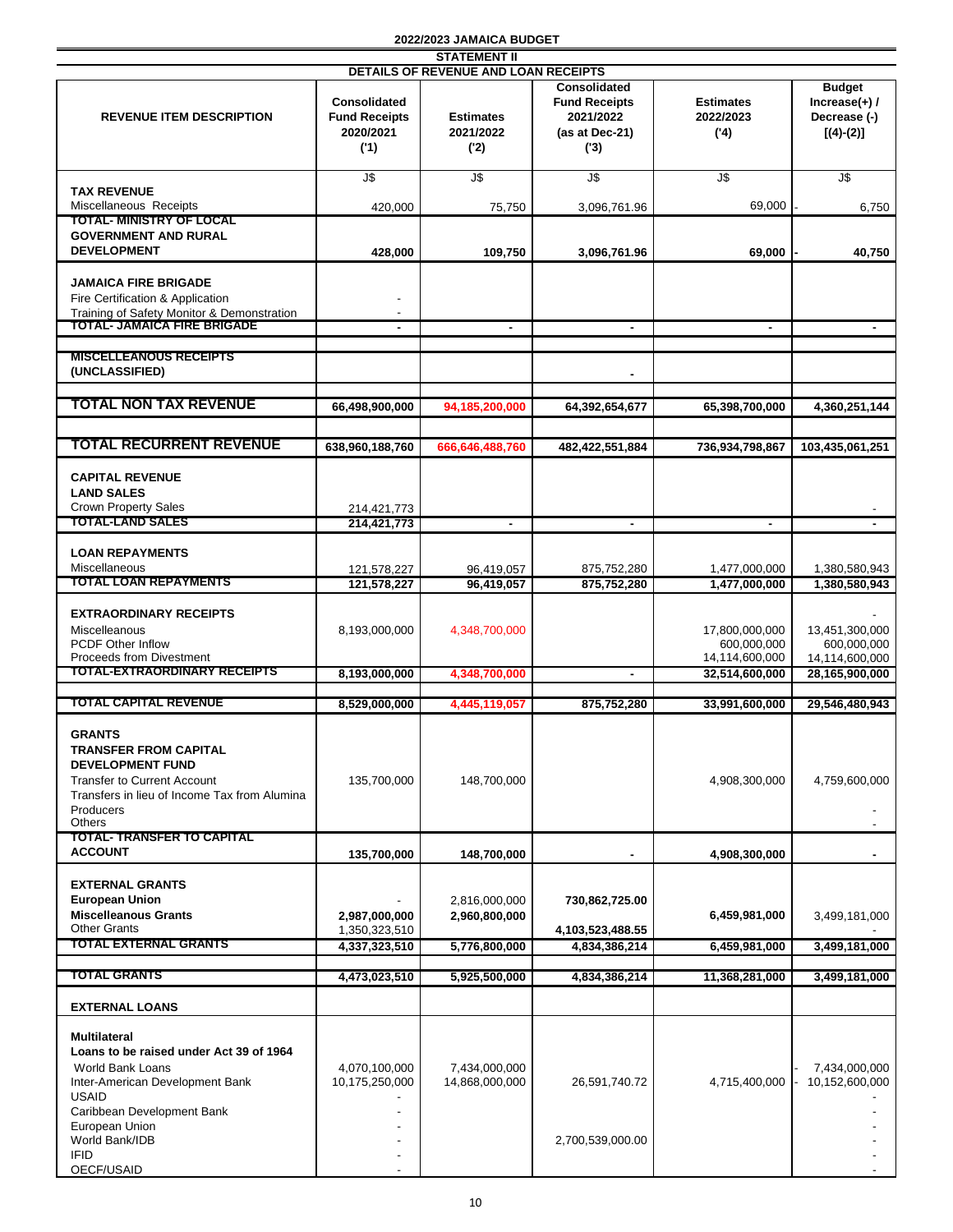| <b>STATEMENT II</b>                                                                                                                                      |                                                          |                                                    |                                                                                   |                                                     |                                                                  |
|----------------------------------------------------------------------------------------------------------------------------------------------------------|----------------------------------------------------------|----------------------------------------------------|-----------------------------------------------------------------------------------|-----------------------------------------------------|------------------------------------------------------------------|
|                                                                                                                                                          |                                                          | DETAILS OF REVENUE AND LOAN RECEIPTS               |                                                                                   |                                                     |                                                                  |
| <b>REVENUE ITEM DESCRIPTION</b>                                                                                                                          | Consolidated<br><b>Fund Receipts</b><br>2020/2021<br>(1) | <b>Estimates</b><br>2021/2022<br>('2)              | <b>Consolidated</b><br><b>Fund Receipts</b><br>2021/2022<br>(as at Dec-21)<br>(3) | <b>Estimates</b><br>2022/2023<br>(4)                | <b>Budget</b><br>Increase $(+)$ /<br>Decrease (-)<br>$[(4)-(2)]$ |
|                                                                                                                                                          | J\$                                                      | $\overline{\mathsf{J}\mathsf{S}}$                  | J\$                                                                               | $J$ \$                                              | J\$                                                              |
| <b>TAX REVENUE</b><br>OPEC<br><b>OECF</b><br><b>IMF</b><br><b>IBRD</b>                                                                                   | 5,689,410,000                                            |                                                    | 9,482,985,418.75                                                                  |                                                     |                                                                  |
| Other                                                                                                                                                    | 6,499,170,000                                            |                                                    | 250,146,000.00                                                                    | 27,367,100,000                                      | 27,367,100,000                                                   |
| <b>Total Multilateral Loans</b>                                                                                                                          | 26,433,930,000                                           | 22,302,000,000                                     | 12,460,262,159.47                                                                 | 32,082,500,000                                      | 9,780,500,000                                                    |
| <b>Bilateral</b><br>Government of China<br>Government of Germany<br><b>JBIC</b><br>Kuwait<br>Saudi<br>PL480<br>Other                                     | 7,944,570,000                                            |                                                    | 12,213,266,000.00                                                                 |                                                     |                                                                  |
| <b>Other Loans</b><br><b>Capital Market</b><br>Other<br><b>Total Bilateral Loans</b>                                                                     | 7,944,570,000                                            | 18,024,100,000                                     |                                                                                   | ä,                                                  |                                                                  |
|                                                                                                                                                          |                                                          | 18,024,100,000                                     | 12,213,266,000                                                                    |                                                     |                                                                  |
| <b>TOTAL-EXTERNAL LOANS</b>                                                                                                                              | 34,378,500,000                                           | 40,326,100,000                                     | 24,673,528,159                                                                    | 32,082,500,000                                      | 9,780,500,000                                                    |
| <b>DOMESTIC LOANS</b><br><b>Local Commercial Banking Sector</b><br>Benchmark Notes & Treasury Bills<br>Indexed Bonds & US\$ Loans<br>Other               | 109,224,430,000                                          | 89,979,500,000                                     | 70,110,213,766.95<br>8,918,347,915.02                                             | 92,047,600,000                                      | 2,068,100,000                                                    |
| <b>TOTAL- DOMESTIC LOANS</b>                                                                                                                             | 109,224,430,000                                          | 89,979,500,000                                     | 79,028,561,682                                                                    | 92,047,600,000                                      | 2,068,100,000                                                    |
|                                                                                                                                                          |                                                          |                                                    |                                                                                   |                                                     |                                                                  |
| TOTAL LOANS                                                                                                                                              | 143,602,930,000                                          | 130,305,600,000                                    | 103,702,089,841                                                                   | 124,130,100,000                                     | 11,848,600,000                                                   |
| <b>RECURRENT REVENUE</b><br><b>Tax Revenue</b><br>Non Tax Revenue<br><b>CAPITAL REVENUE</b><br><b>GRANTS</b><br><b>Transfer from Capital Development</b> | 603,785,225,493<br>66,498,900,000<br>8,529,000,000       | 572,461,288,760<br>94,185,200,000<br>4,445,119,057 | 418,029,897,207<br>64,392,654,677<br>875,752,280                                  | 671,536,098,867<br>65,398,700,000<br>33,991,600,000 | 31,323,936,733<br>27,686,300,000<br>4,083,880,943                |
| Fund<br><b>External Grants</b><br><b>LOANS</b>                                                                                                           | 135,700,000<br>4,337,323,510                             | 148,700,000<br>5,776,800,000                       | 4,834,386,214                                                                     | 4,908,300,000<br>6,459,981,000                      | 13,000,000<br>1,439,476,490                                      |
| <b>External Loans</b><br>Domestic Loans                                                                                                                  | 34,378,500,000<br>109,224,430,000                        | 40,326,100,000<br>89,979,500,000                   | 24,673,528,159<br>79,028,561,682                                                  | 32,082,500,000<br>92,047,600,000                    | 5,947,600,000<br>19,244,930,000                                  |
|                                                                                                                                                          | 826,889,079,003                                          | 807,322,707,817                                    | 591,834,780,219                                                                   | 906, 424, 779, 867                                  | 19,566,371,185                                                   |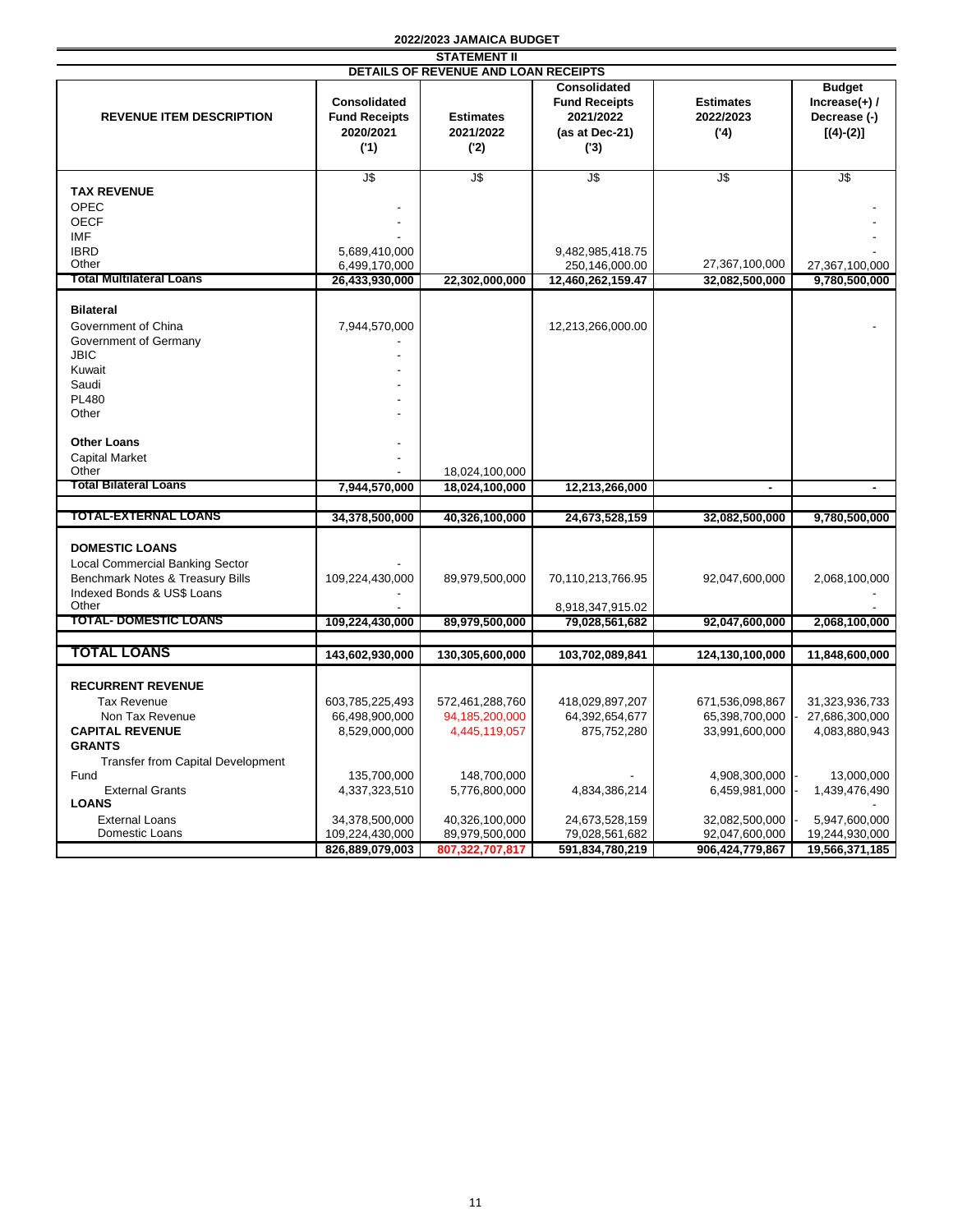| <b>STATEMENT III</b><br>Summary of Revenue Estimates and Estimates of Expenditure for the Year 2022-2023<br>\$'000<br><b>RECURRENT</b><br><b>REVENUE</b><br><b>EXPENDITURE</b> |  |
|--------------------------------------------------------------------------------------------------------------------------------------------------------------------------------|--|
|                                                                                                                                                                                |  |
|                                                                                                                                                                                |  |
|                                                                                                                                                                                |  |
|                                                                                                                                                                                |  |
| Estimates,<br>Estimates,                                                                                                                                                       |  |
| 2022/2023<br>2022/2023                                                                                                                                                         |  |
| <b>RECURRENT REVENUE</b><br><b>RECURRENT EXPENDITURE</b>                                                                                                                       |  |
|                                                                                                                                                                                |  |
| Customs<br>59,246,035,025<br>His Excellency the Governor-General and Staff<br>410,040,000                                                                                      |  |
| <b>Houses of Parliament</b><br>Income Tax<br>189,590,797,067<br>1,341,391,000                                                                                                  |  |
| 10,081,715,475<br><b>Stamp Duties</b><br>Office of the Public Defender<br>190,178,000                                                                                          |  |
| Motor Vehicle Licences(Motor Vehicle Act)<br>5,132,047,500<br><b>Auditor General</b><br>1,092,007,000                                                                          |  |
| <b>Other Licences</b><br>273,292,023<br>Office of the Services Commissions<br>406,749,000                                                                                      |  |
| 15,799,100,000<br><b>Travel Tax</b><br>Office of the Children's Advocate<br>273,004,000                                                                                        |  |
| 9,297,036,273<br>Betting, Gaming and Lotteries-Duties, Fees and Levies<br>Independent Commission of Investigations<br>780,299,000                                              |  |
| <b>Integrity Commission</b><br><b>Education Tax</b><br>36,700,287,000<br>1,150,532,000                                                                                         |  |
| Office of the Prime Minister<br>Contractors Levy<br>2,540,120,700<br>9,718,903,000                                                                                             |  |
| <b>General Consumption Tax</b><br>Office of the Cabinet<br>237,587,065,800<br>1,058,834,000                                                                                    |  |
| <b>Special Consumption Tax</b><br>92,072,800,000<br>Ministry of Tourism<br>11,562,652,000                                                                                      |  |
| <b>Environmental Levy</b><br>5,490,770,000<br>Ministry of Economic Growth and Job Creation<br>17,742,151,000                                                                   |  |
| <b>Telephone Call Tax</b><br>3,219,695,000<br>Ministry of Finance and Public Service<br>425,687,096,000                                                                        |  |
| Ministry of National Security<br><b>Guest Accomodation Room Tax</b><br>2,577,234,700<br>96,823,282,000                                                                         |  |
| Ministry of Legal and Constitutional Affairs<br>Minimum Business Tax<br>572,205,000                                                                                            |  |
| Ministry of Justice<br>75,600,000<br>10,829,014,000<br>Quarry Tax                                                                                                              |  |
| Ministry of Foreign Affairs and Foreign Trade<br>Import Licences-Trade Board<br>323,848,704<br>5,173,346,000                                                                   |  |
| Ministry of Labour and Social Security<br><b>Telecommunication Licences</b><br>1,528,653,600<br>14,219,814,000                                                                 |  |
| Ministry of Education and Youth<br>122,968,310,000                                                                                                                             |  |
| <b>TOTAL TAX REVENUE</b><br>Ministry of Health and Wellness<br>671,536,098,867<br>93,574,160,000                                                                               |  |
| Ministry of Culture, Gender, Entertainment and Sport<br>4,680,006,000                                                                                                          |  |
| Ministry of Agriculture and Fisheries<br>11,691,227,000                                                                                                                        |  |
| Ministry of Industry, Investment and Commerce<br>65,398,700,000<br>5,428,028,000<br><b>NON-TAX REVENUE</b>                                                                     |  |
| Ministry of Science, Energy and Technology<br>9,809,008,000                                                                                                                    |  |
| 65,398,700,000<br>Ministry of Transport and Mining<br><b>SUBTOTAL NON TAX REVENUE</b><br>13,678,382,000                                                                        |  |
| Ministry of Local Government and Rural Development<br>19,183,374,000                                                                                                           |  |
|                                                                                                                                                                                |  |
| <b>TRANSFERS FROM CAPITAL DEVELOPMENT FUND</b><br>4,908,300,000<br><b>GROSS TOTAL</b><br>880,043,992,000                                                                       |  |
|                                                                                                                                                                                |  |
| Less Appropriations-In-Aid<br>33,107,879,000                                                                                                                                   |  |
|                                                                                                                                                                                |  |
|                                                                                                                                                                                |  |
|                                                                                                                                                                                |  |
|                                                                                                                                                                                |  |
|                                                                                                                                                                                |  |
|                                                                                                                                                                                |  |
|                                                                                                                                                                                |  |
|                                                                                                                                                                                |  |
|                                                                                                                                                                                |  |
| <b>TOTAL RECURRENT REVENUE</b><br><b>TOTAL RECURRENT EXPENDITURE</b>                                                                                                           |  |
| 741,843,098,867<br>846,936,113,000                                                                                                                                             |  |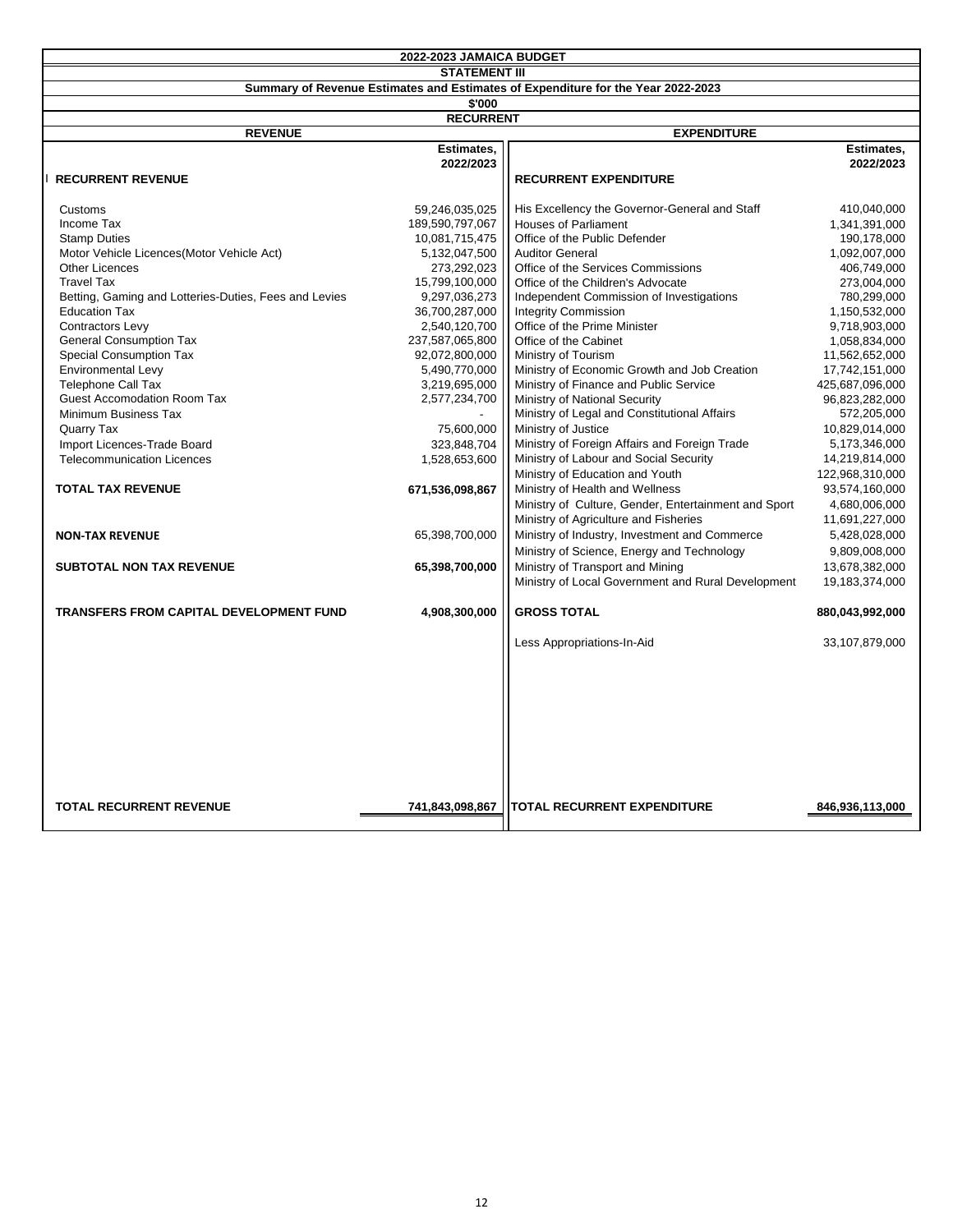|                                          | 2022-2023 JAMAICA BUDGET |                                                                                  |                |  |  |
|------------------------------------------|--------------------------|----------------------------------------------------------------------------------|----------------|--|--|
|                                          | <b>STATEMENT III</b>     |                                                                                  |                |  |  |
|                                          |                          | Summary of Revenue Estimates and Estimates of Expenditure for the Year 2022-2023 |                |  |  |
|                                          | \$'000                   |                                                                                  |                |  |  |
|                                          | <b>CAPITAL</b>           |                                                                                  |                |  |  |
| <b>REVENUE</b>                           |                          | <b>EXPENDITURE</b>                                                               |                |  |  |
|                                          | Estimates,               |                                                                                  | Estimates,     |  |  |
|                                          | 2022/2023                |                                                                                  | 2022/2023      |  |  |
|                                          |                          |                                                                                  |                |  |  |
| <b>CAPITAL REVENUE</b>                   |                          | <b>CAPITAL EXPENDITURE</b>                                                       |                |  |  |
|                                          |                          |                                                                                  |                |  |  |
| <b>Land Sales</b>                        |                          | Office of the Prime Minister                                                     | 4,507,458,000  |  |  |
| Loan Repayments                          | 1,477,000,000            | Ministry of Economic Growth and Job Creation                                     | 29,765,294,000 |  |  |
| Extraordinary Receipts: Miscelleanous    | 32,514,600,000           | Ministry of Finance and Public Service                                           | 9,016,960,000  |  |  |
|                                          |                          | Ministry of National Security                                                    | 6,972,057,000  |  |  |
| <b>Subt Total Capital Revenue</b>        | 33,991,600,000           | Ministry of Justice                                                              | 95,000,000     |  |  |
|                                          |                          | Ministry of Education and Youth                                                  | 1,311,500,000  |  |  |
|                                          |                          | Ministry of Health and Wellness                                                  | 4,900,454,000  |  |  |
| <b>External Loans</b>                    |                          | Ministry of Agriculture and Fisheries                                            | 4,467,870,000  |  |  |
|                                          |                          | Ministry of Industry, Investment and Commerce                                    | 710,230,000    |  |  |
| (A) Multilateral                         |                          | Ministry of Science, Energy and Technology                                       | 1,167,666,000  |  |  |
|                                          |                          | Ministry of Local Government and Rural Development                               | 2,152,838,000  |  |  |
| World Bank Loans                         |                          |                                                                                  |                |  |  |
| Inter-American Development Bank          | 4,715,400,000            |                                                                                  |                |  |  |
| <b>USAID</b>                             |                          |                                                                                  |                |  |  |
| Caribbean Development Bank               |                          |                                                                                  |                |  |  |
| European Union                           |                          |                                                                                  |                |  |  |
| World Bank/IDB                           |                          |                                                                                  |                |  |  |
| <b>IFID</b>                              |                          |                                                                                  |                |  |  |
| OECF/USAID                               |                          |                                                                                  |                |  |  |
| <b>OPEC</b>                              |                          |                                                                                  |                |  |  |
| <b>OECF</b>                              |                          |                                                                                  |                |  |  |
| <b>IMF</b>                               |                          |                                                                                  |                |  |  |
| <b>IBRD</b>                              |                          |                                                                                  |                |  |  |
| Other                                    | 27,367,100,000           |                                                                                  |                |  |  |
|                                          |                          | <b>GROSS TOTOTAL</b>                                                             | 65,067,327,000 |  |  |
| <b>Total Multilateral</b>                | 32,082,500,000           |                                                                                  |                |  |  |
|                                          |                          | Less Appropriations-In-Aid                                                       |                |  |  |
| (B) Bilateral                            |                          |                                                                                  |                |  |  |
|                                          |                          | <b>TOTAL CAPITAL EXPENDITURE</b>                                                 |                |  |  |
|                                          |                          |                                                                                  | 65,067,327,000 |  |  |
| Government of China                      | $\overline{\phantom{a}}$ |                                                                                  |                |  |  |
| Government of Germany                    |                          |                                                                                  |                |  |  |
| <b>JBIC</b>                              |                          |                                                                                  |                |  |  |
| Kuwait                                   |                          |                                                                                  |                |  |  |
| Saudi                                    |                          |                                                                                  |                |  |  |
| <b>PL480</b>                             |                          |                                                                                  |                |  |  |
| Other                                    |                          |                                                                                  |                |  |  |
|                                          |                          |                                                                                  |                |  |  |
| <b>Total Bilateral</b>                   |                          |                                                                                  |                |  |  |
|                                          |                          |                                                                                  |                |  |  |
| (C) Capital Market                       |                          |                                                                                  |                |  |  |
|                                          |                          |                                                                                  |                |  |  |
| <b>Total External Loans</b>              | 32,082,500,000           |                                                                                  |                |  |  |
|                                          |                          |                                                                                  |                |  |  |
|                                          |                          |                                                                                  |                |  |  |
|                                          |                          |                                                                                  |                |  |  |
|                                          |                          |                                                                                  |                |  |  |
| (D) Benchmark Notes & Treasury Bills     | 92,047,600,000           |                                                                                  |                |  |  |
|                                          |                          |                                                                                  |                |  |  |
|                                          |                          |                                                                                  |                |  |  |
| (E) Other                                |                          |                                                                                  |                |  |  |
|                                          |                          |                                                                                  |                |  |  |
| <b>Total Domestic Loan</b>               | 92,047,600,000           |                                                                                  |                |  |  |
|                                          |                          |                                                                                  |                |  |  |
| <b>Total External and Domestic Loans</b> | 124,130,100,000          |                                                                                  |                |  |  |
|                                          |                          |                                                                                  |                |  |  |
|                                          |                          |                                                                                  |                |  |  |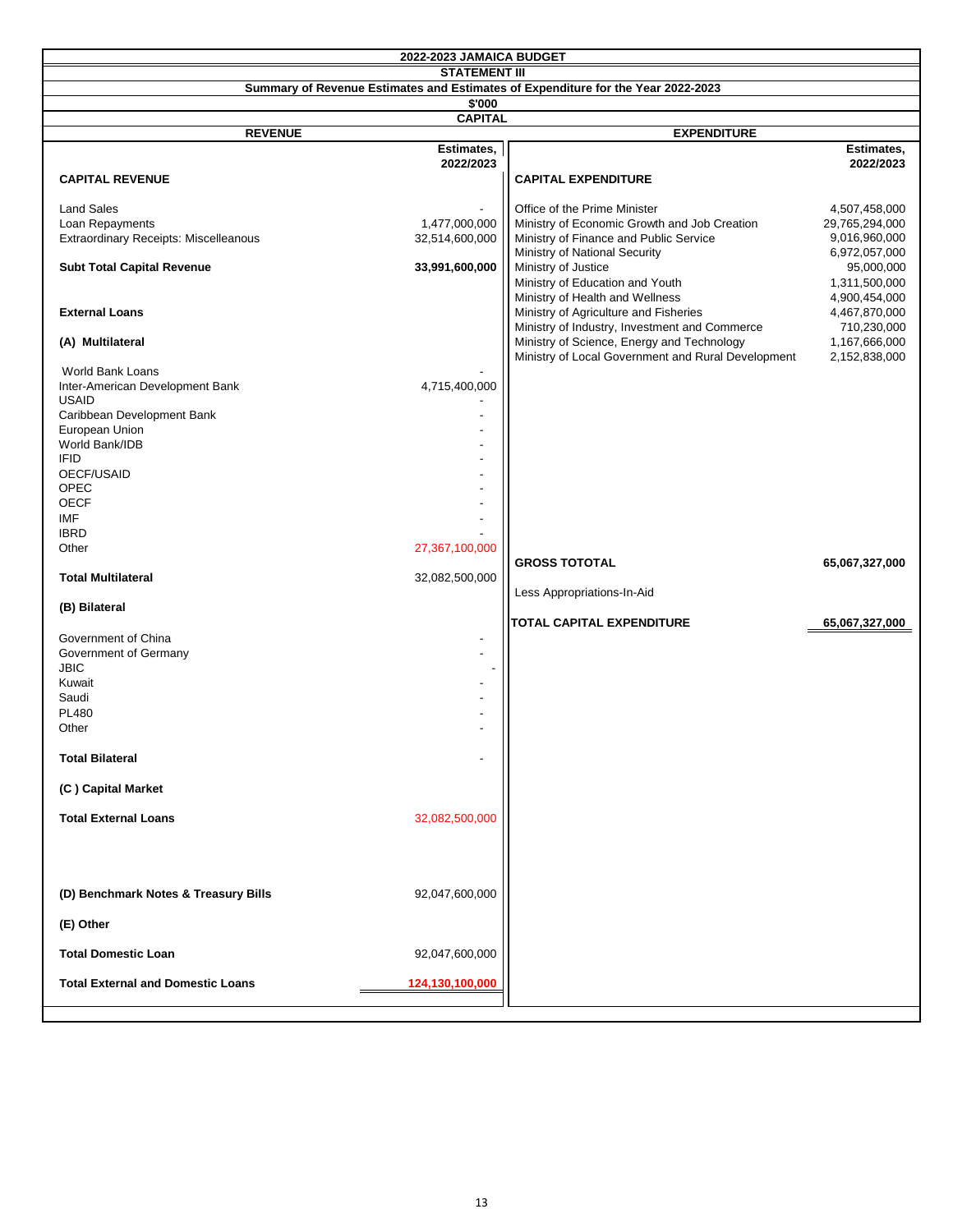| 2022-2023 JAMAICA BUDGET                                                                                                                                           |                                                                                                          |                                                                                  |                                   |  |  |
|--------------------------------------------------------------------------------------------------------------------------------------------------------------------|----------------------------------------------------------------------------------------------------------|----------------------------------------------------------------------------------|-----------------------------------|--|--|
|                                                                                                                                                                    | <b>STATEMENT III</b>                                                                                     |                                                                                  |                                   |  |  |
|                                                                                                                                                                    |                                                                                                          | Summary of Revenue Estimates and Estimates of Expenditure for the Year 2022-2023 |                                   |  |  |
|                                                                                                                                                                    | \$'000                                                                                                   |                                                                                  |                                   |  |  |
|                                                                                                                                                                    | <b>SUMMARY</b>                                                                                           |                                                                                  |                                   |  |  |
| <b>REVENUE</b>                                                                                                                                                     |                                                                                                          | <b>EXPENDITURE</b>                                                               |                                   |  |  |
| <b>Tax and Non Tax Revenue</b><br><b>Capital Revenue</b><br><b>Transfer from Capital Development Fund</b><br>Loan Funds (Raised and to be Raised)<br><b>Grants</b> | $\blacksquare$<br>736,934,798,867<br>33,991,600,000<br>4,908,300,000<br>124,130,100,000<br>6,459,981,000 | <b>Recurrent Estimates</b><br><b>Capital Estimates</b>                           | 846,936,113,000<br>65,067,327,000 |  |  |
| <b>TOTAL RECEIPTS</b>                                                                                                                                              | 906,424,779,867                                                                                          | <b>TOTAL EXPENDITURE</b>                                                         | 912,003,440,000                   |  |  |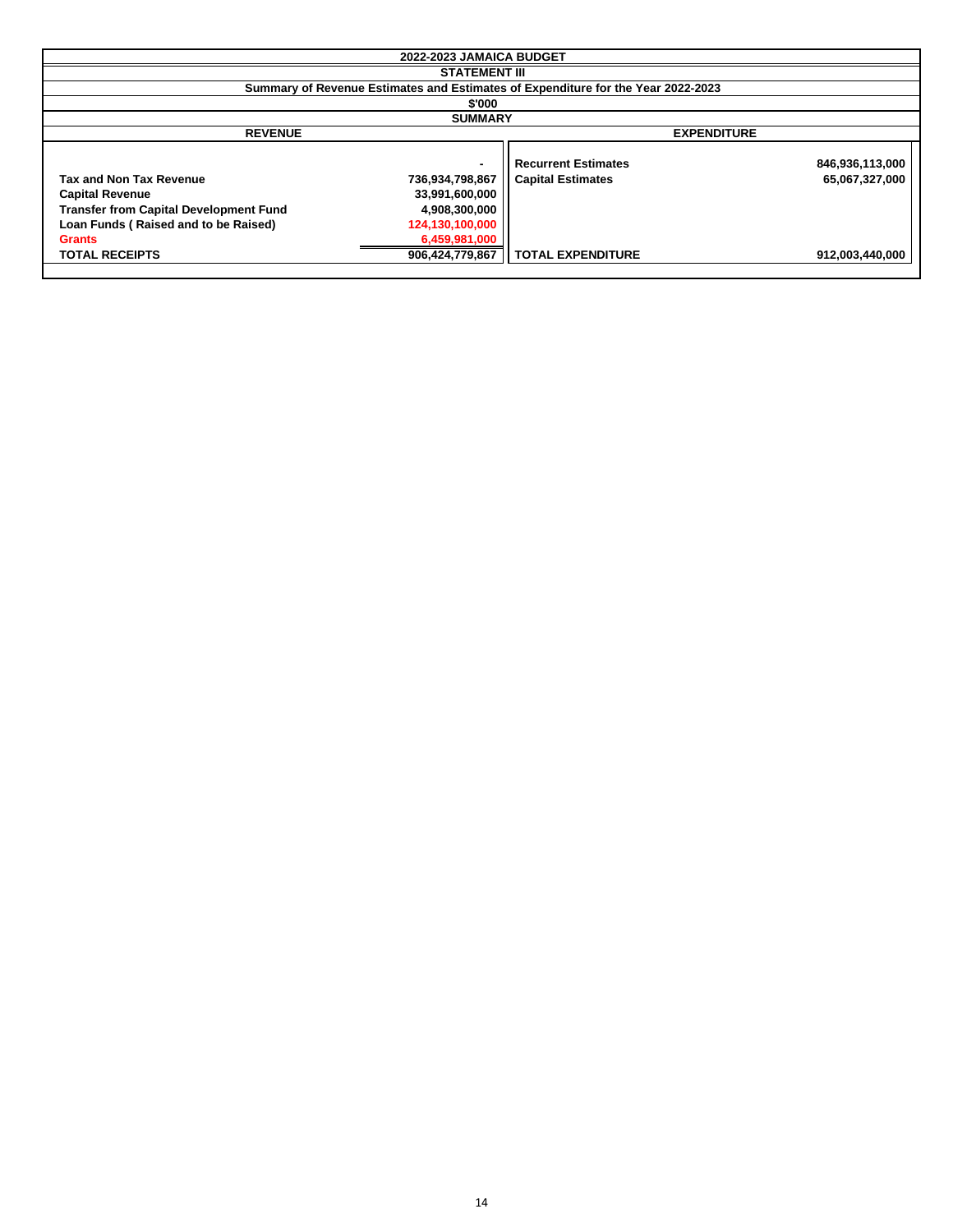| 2022-2023 JAMAICA BUDGET                                                                 |                                                             |                                                       |                                    |
|------------------------------------------------------------------------------------------|-------------------------------------------------------------|-------------------------------------------------------|------------------------------------|
| <b>STATEMENT IV</b>                                                                      |                                                             |                                                       |                                    |
| Statement of the Financing of the Estimates of Expenditure for the Year 2022-2023        |                                                             |                                                       |                                    |
|                                                                                          |                                                             |                                                       |                                    |
| <b>Recurrent Revenue</b>                                                                 |                                                             | <b>Recurrent Expenditure</b>                          |                                    |
| <b>Taxation Revenue</b><br>Non-Tax Revenue<br>Transfer from the Capital Development Fund | 671,536,098,866.67<br>65,398,700,000.11<br>4,908,300,000.00 | <b>Consolidated Fund Charges</b><br>Voted Expenditure | 336,520,751,000<br>510,415,362,000 |
| <b>TOTAL</b>                                                                             | 741,843,098,866.78                                          | <b>TOTAL</b>                                          | 846,936,113,000                    |
| Capital Revenue<br><b>Grants</b><br><b>Loan Funds</b>                                    | 33,991,600,000.00<br>6,459,981,000.00                       | <b>CAPITAL EXPENDITURE</b>                            |                                    |
|                                                                                          |                                                             |                                                       |                                    |
| (A) External Loans<br>(i) Multilateral<br>(ii) Bilateral<br>(iii) Other                  | 32,082,500,000.00                                           | <b>Consolidated Fund Charges</b><br>Voted Expenditure | 65,067,327,000                     |
| <b>Total External Loans</b>                                                              | 32,082,500,000.00                                           |                                                       |                                    |
| (B) Domestic Loans                                                                       | 92,047,600,000.00                                           |                                                       |                                    |
| <b>TOTAL LOAN FUNDS</b>                                                                  | 124,130,100,000.00                                          |                                                       |                                    |
| (C) Utilization of (Prior Year) Cash Balances                                            | 5,578,660,133.22                                            |                                                       |                                    |
|                                                                                          |                                                             |                                                       |                                    |
| <b>TOTAL</b>                                                                             | 912,003,440,000.00                                          | <b>TOTAL</b>                                          | 912,003,440,000                    |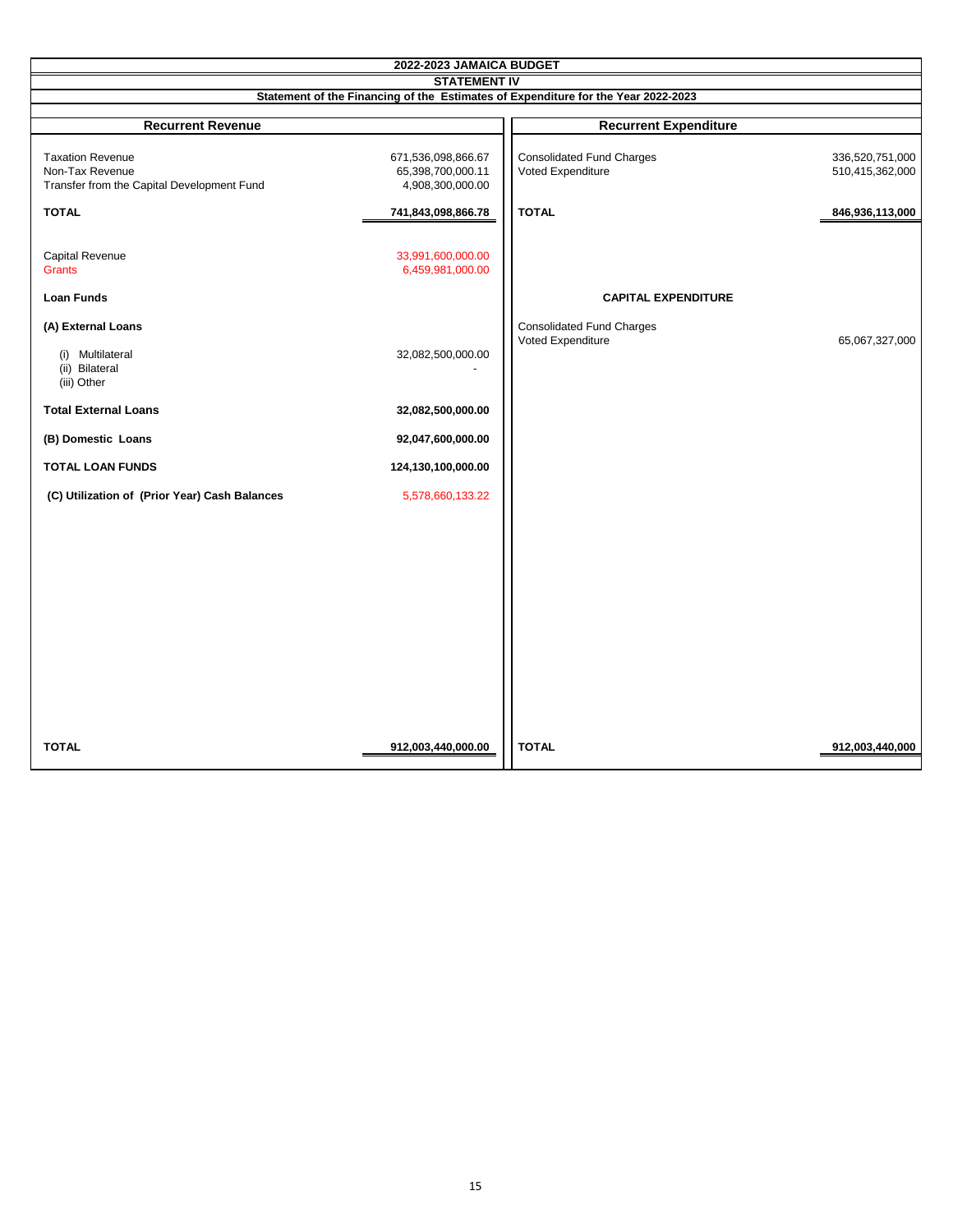| 2022-2023 JAMAICA BUDGET                                               |                                                          |                                                                                                                                                                                                                               |                   |                                                                                                                              |  |  |
|------------------------------------------------------------------------|----------------------------------------------------------|-------------------------------------------------------------------------------------------------------------------------------------------------------------------------------------------------------------------------------|-------------------|------------------------------------------------------------------------------------------------------------------------------|--|--|
| <b>STATEMENT V</b>                                                     |                                                          |                                                                                                                                                                                                                               |                   |                                                                                                                              |  |  |
| STATEMENT OF STATUTORY EXPENDITURE CHARGED<br>TO THE CONSOLIDATED FUND |                                                          |                                                                                                                                                                                                                               |                   |                                                                                                                              |  |  |
| Head<br>No.                                                            | <b>Head of Estimates</b>                                 | <b>Particulars of Service</b>                                                                                                                                                                                                 | <b>Amount</b>     | <b>Statutory Authority</b>                                                                                                   |  |  |
| 01000                                                                  | His Excellency the Governor-<br><b>General and Staff</b> | Emoluments of the Governor-General and<br>his personal staff as well as general<br>expenditure affiliated to the office of the<br>Governor-General                                                                            | 314,266,000.0     | Section 12 of the Governor-General<br>(Expenditure, Personal Staff, Tax<br>Exemptions and Pensions) Act.                     |  |  |
| 02000                                                                  | <b>Houses of Parliament</b>                              | Salaries and Allowances of the Clerk and<br>Deputy Clerk of the Senate and the House of<br>Representatives.                                                                                                                   | 18,083,000.0      | Section 47 (8) of the Constitution of<br>Jamaica.                                                                            |  |  |
| 03000                                                                  | Office of the Public Defender                            | Salary and Allowances of the Public<br>Defender.                                                                                                                                                                              | 15,886,000.0      | Section 9 of the Public Defender<br>Interim Act 33/1999                                                                      |  |  |
| 05000                                                                  | <b>Auditor General</b>                                   | Salary of the Auditor General                                                                                                                                                                                                 | 11,287,000.0      | Section 120-122 of the Constitution of<br>Jamaica; Section 25-36 of the<br>Financial Administration and Audit<br>Act.        |  |  |
| 06000                                                                  | Office of the Services Commissions                       | Salaries and Allowances of the Chairman<br>and members of the Public Service<br>Commissions.                                                                                                                                  | 18,623,000.0      | Section 124 (8) of the Constitution of<br>Jamaica.                                                                           |  |  |
| 07000                                                                  | Office of the Children's Advocate                        | Salary of the Children's Advocate                                                                                                                                                                                             | 14,696,000.0      | The Child Care and Protection Act.<br><b>First Schedule</b>                                                                  |  |  |
| 08000                                                                  | Independent Commission of<br>Investigations              | Salary of the Commissioner                                                                                                                                                                                                    | 16,490,000.0      | The Independent Commission of<br>Investigations Act, First Schedule                                                          |  |  |
| 09000                                                                  | <b>Integrity Commission</b>                              | Salaries and Allowances for the<br>Commissioners of the Integrity Commission                                                                                                                                                  | 35,000,000.0      | Section 22 of the Integrity Commission<br>Act                                                                                |  |  |
| 20017                                                                  | Public Debt Servicing (Amortisation)                     | Payment for the amortisation of loans raised<br>by the Government of Jamaica.                                                                                                                                                 | 169,057,917,000.0 | Section 119 of the Constitution of<br>Jamaica                                                                                |  |  |
| 20018                                                                  | Public Debt Servicing (Interest<br>Payments)             | Payment of interest, service charges and<br>commitment fees in respect of the public<br>debt of Jamaica.                                                                                                                      | 138,409,053,000.0 | Section 119 of the Constitution of<br>Jamaica.                                                                               |  |  |
| 20019                                                                  | Pensions                                                 | Public Officers Pensions, Gratuities and<br>Monthly Allowances granted in pursuance of<br>the provisions of the Pensions Act.                                                                                                 | 9,731,421,000.0   | Section 4 of the Pensions Act.                                                                                               |  |  |
|                                                                        |                                                          | Jamaica Defence Force Pension                                                                                                                                                                                                 | 2,400,000,000.0   | Defence (Retired, Pay Pensions and<br>other Grants) Regulation, 1962                                                         |  |  |
|                                                                        |                                                          | Payment of Pensions and Gratuities to<br>Teachers in accordance with the Pensions<br>Act                                                                                                                                      | 9,485,922,000.0   | The Pensions (Teachers) Act.                                                                                                 |  |  |
|                                                                        |                                                          | Payment of Pensions, Gratuities or other<br>allowances to Sub-Officers and<br>Constables of the Police Force in<br>accordance with the Constabulary Force<br>Act                                                              | 4,535,000,000.0   | Constabulary Force Act.                                                                                                      |  |  |
|                                                                        |                                                          | Payment of retiring allowances, Widows'<br>allowances or gratuity to legislators in<br>accordance with the provisions of the<br>Retiring Allowance (Legislative Service)<br>Act, and/or The Pensions (Prime Minister)<br>Act. | 323,000,000.0     | Section 12 of the Retiring<br>Allowances (Legislative Service) Act<br>and Section 7 of the Pensions<br>(Prime Minister) Act. |  |  |
|                                                                        |                                                          |                                                                                                                                                                                                                               |                   |                                                                                                                              |  |  |